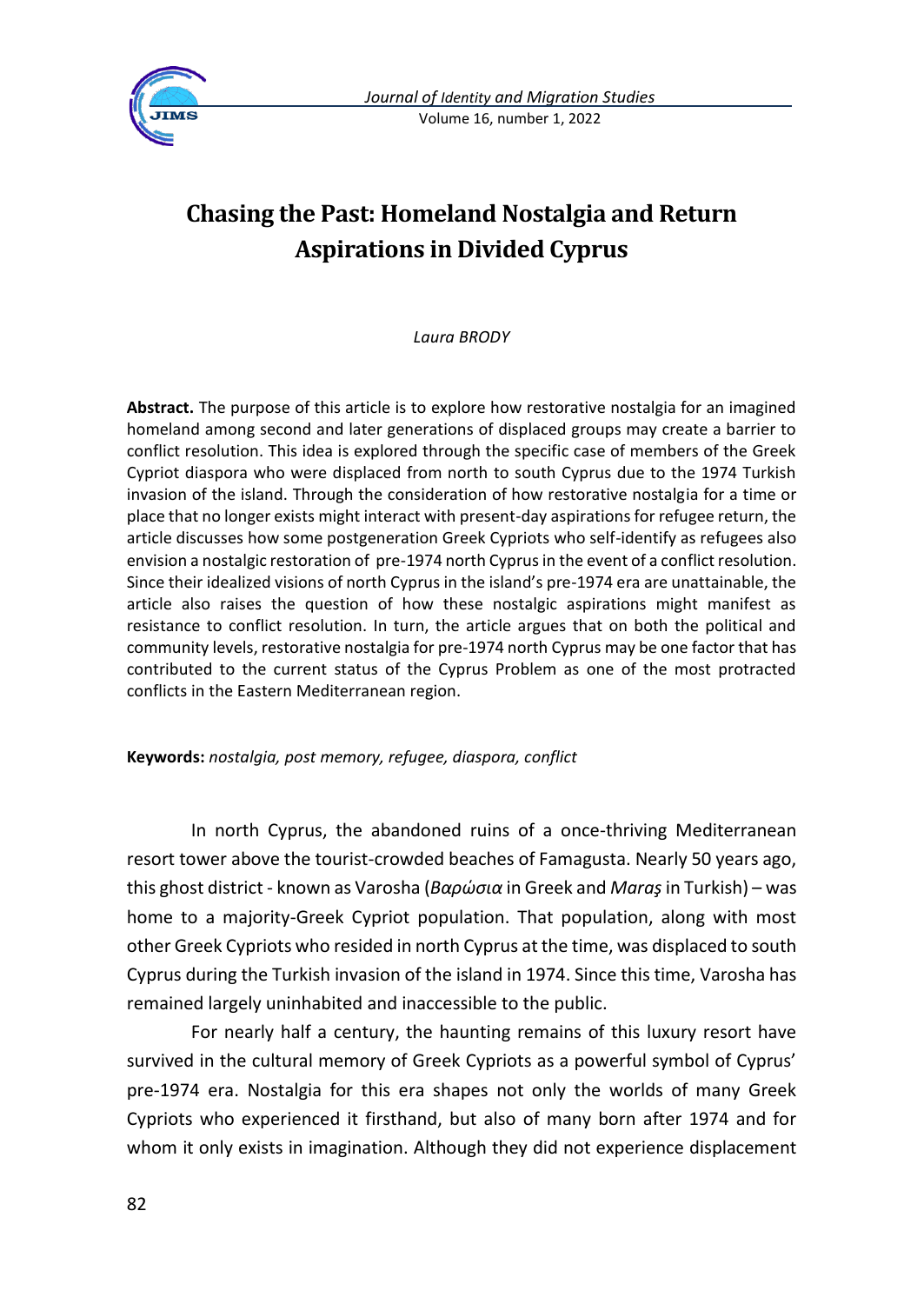

firsthand, many members of post-1974 Greek Cypriot generations whose families were displaced from north Cyprus in 1974 today self-identify as refugees.

This article has multiple purposes. In the first section, the present discontent of members of post-1974 Greek Cypriot generations is explored through the specific theme of restricted freedom of movement on the island. In the second section, the idealized imagination of pre-1974 north Cyprus as a lost homeland in which both spatial restriction and other sources of present discontent are perceived as being absent is also explored. Through the lens of 'restorative nostalgia', the third section questions how desires and aspirations among some postgeneration Greek Cypriots to reclaim their family's former homes and other properties in north Cyprus may pose a barrier to resolving the Cyprus Problem at both the political and community levels.

# **Nostalgia and Forced Displacement**

Henri Raczymow (1994) has written of his place in the Jewish diaspora, "The world that was destroyed was not mine. I never knew it. But I am, so many of us are, the orphans of that world" (103). Greek Cypriots born after 1974 are also the orphans of a destroyed world. In their case, it is that of pre-1974 Cyprus, one in which no spatial barriers existed, and in which north Cyprus is the rightful home that many feel they have been deprived of knowing. This world being metaphorically – and in some ways literally - reduced to ashes, Nadine Fresco's (1984) phrase *le diaspora des cendres* – or the diaspora of ashes – may be an appropriate application to the Greek Cypriot diaspora (423).

The notion of nostalgia from which these imaginations derive originates from two Greek words: *nostos*, meaning to return home, and *algia*, or feelings of pain (Davis 1979; Hirsch and Spitzer 2002). In its original sense, the presence of nostalgia denoted an incurable illness - one borne primarily by soldiers or individuals in exile –identifiable by the intense "languishing for home" (Hirsch and Spitzer 2002, 258). Having since shed its medical definition, nostalgia today refers to the deep sense of loss prompting one to gaze back towards a time or place that has either ceased to exist, or in some cases, never existed at all.

While the term nostalgia is today applied to a wide variety of phenomena, the fact that it retains its original relevance regarding a sense of longing for home, as well as aspirations for the reclaiming of that home, is inarguable. Although a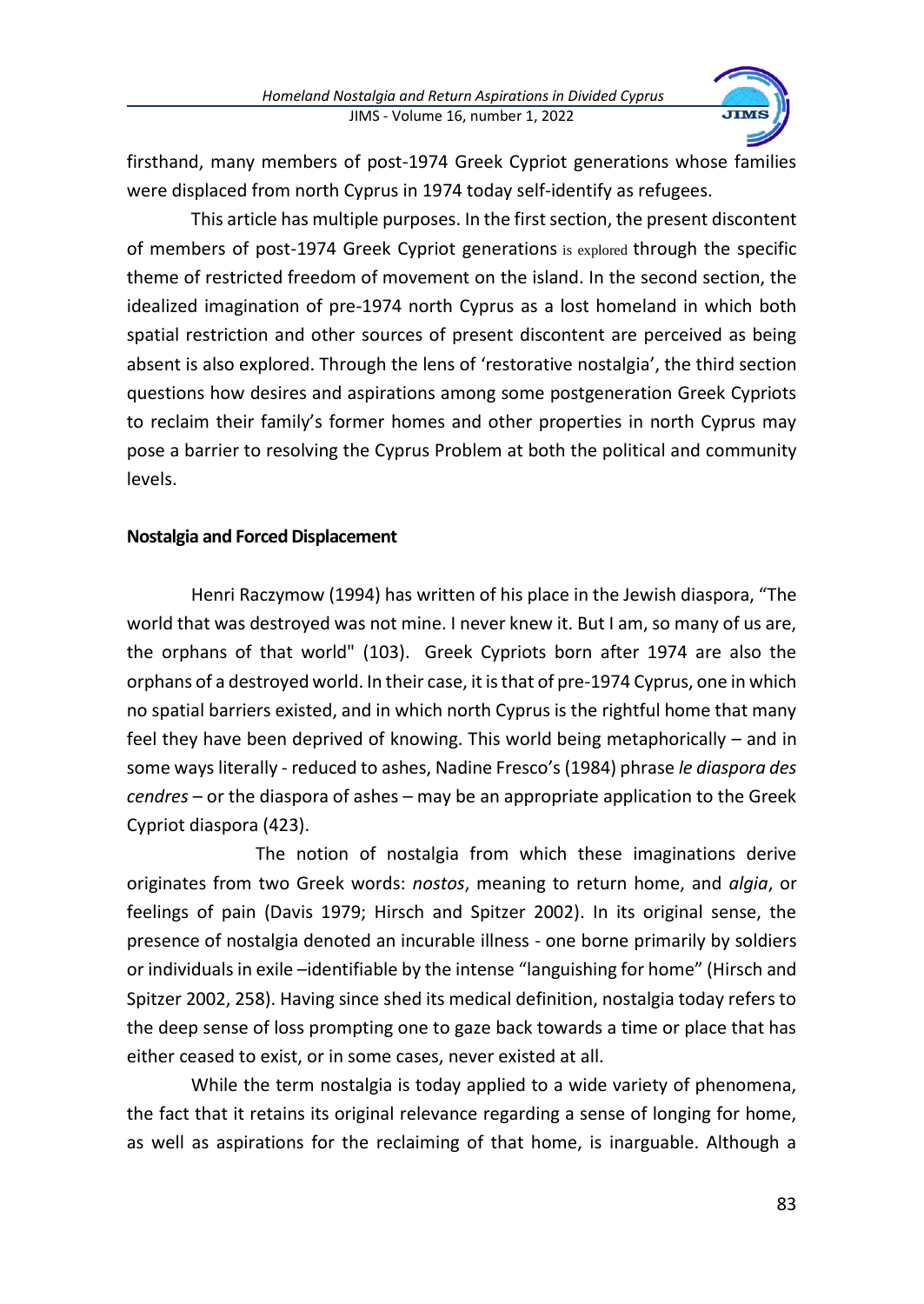

thorough review of literature on the intersection between nostalgia and forced displacement is outside the scope of this article, it is for this reason that nostalgia has long served as a crucial lens through which to study the relationships of refugee diasporas to their ancestral homelands (e.g. Graham and Khosravi 1997; Lagoumitzi 2011; Petra 2021). In a transgenerational context, this has also rendered the concept of postmemory inseparable from that of nostalgia.

Marianne Hirsch (2008) defines postmemory as the understanding of postgenerations, or members of generations born after instances of collective trauma, to "powerful, often traumatic experiences that preceded their birth but were nevertheless transmitted to them so deeply as to seem to constitute memories in their own right" (103). Studies on the intersection between postmemory and nostalgia have proven particularly useful in understanding the relationships of postgeneration members of refugee diasporas to their ancestral homelands (e.g. Davidson 2013; Hirsch 2008; Zembylas 2014). This article contributes to this literature through an empirical focus on the nostalgia of postgeneration Greek Cypriots whose families were displaced from north Cyprus in 1974.

Nonetheless, it must be acknowledged that nostalgia takes a variety of different forms. In his widely-cited book *Yearning for yesterday: A sociology of nostalgia*, Fred Davis (1979) introduced the concepts of simple, reflexive and interpreted nostalgia (1979). The notion of 'simple nostalgia' in particular is useful for understanding the linkages between all forms of nostalgia, especially in comparative contexts of forced displacement among refugee diasporas. 'Simple nostalgia' merely constitutes positive thinking about the past and negative thinking about the present. In other words, it derives from the "largely unexamined belief that things were better (more beautiful) (healthier) (happier) (more civilized) (more exciting) *then* than *now*" (Davis 1979, 18).

Research has also demonstrated that nostalgia culminates in longings for an idealized past or place in which the sources of present discontent are perceived as being absent. As characterized by Pickering and Knightley (2006), nostalgia is thus at-once utopian and melancholic, prompting desires for "re-enchantment" in the midst of frustrations with "disenchantment" (936). A feeling of nostalgia therefore does not merely entail gazing fondly upon a past time or alternative location, but is also characterized by a sense of temporal or spatial preference – either for the past or for 'somewhere else' – that is driven by, and in some ways even reliant on, discontent with present circumstances. This interplay between present discontent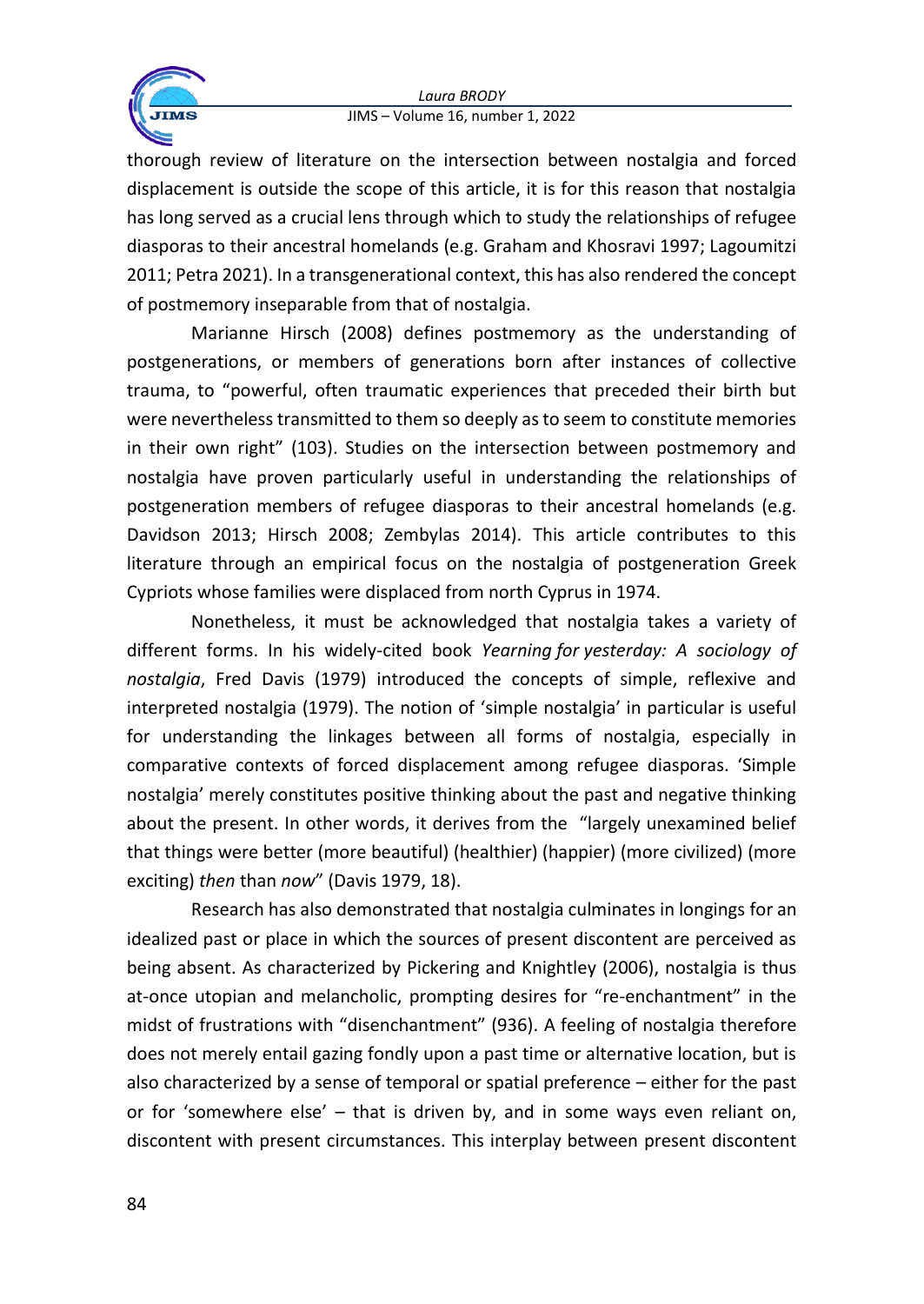

and longings for an idealized past are explored in the first two sections of this article.

These themes also beckon the question of how longings for a past time or place might engage with present aspirations and actions. In this regard, Svetlana Boym (2001) has described 'restorative nostalgia' as a particular form of nostalgia that not only invokes positive associations of another time or place as opposed to those of present circumstances, but also the desire – or in some cases an actualized attempt – to recreate or a restore destroyed pasts (41). In the specific case of Greek Cypriot schoolteachers, Zembylas (2014) has described a similar notion of 'defiant nostalgia' characterized by the idea "that Greek Cypriots should defy any attempts by internal or external forces in Cyprus to make the people forget the 'occupied territories'" of north Cyprus (11). As will be explored in the third section of this article, it is the transition between simple and restorative forms of nostalgia that may have broader implications on conflict resolution and peacebuilding processes.

### **Methodology**

The contents of this article are the latest culmination of insights gained during several ethnographic field visits to Cyprus between 2015 and 2018. Together, these ethnographic visits to Cyprus form part of a years-long reflection on various aspects of the Cyprus Problem and its profound impact on individuals who identify as Greek or Turkish Cypriot.

On my visits to Cyprus, I engaged in participant observation and partook in informal conversations with members of both the Greek and Turkish Cypriot communities, scholars researching the Cyprus Problem, and non-Cypriot residents of the island. Between May and August 2015, I also gained insight into the topics discussed in this article by working as an intern at the Association for Historical Dialogue and Research, which at that time was located in the Home for Cooperation inside Cyprus' buffer zone. Since 2015, I have also maintained contact with both Greek and Turkish Cypriots, and have in turn made personal visits to the island that have further facilitated the development of my insight into the themes presented in this article.

As an outsider to both the Greek and Turkish Cypriot communities, it is nevertheless crucial to note that on my visits to the island I was granted a degree of spatial freedom that, as will be discussed in the first section of this article, is lacked by many native to the island. While ethnographic observation has indeed played a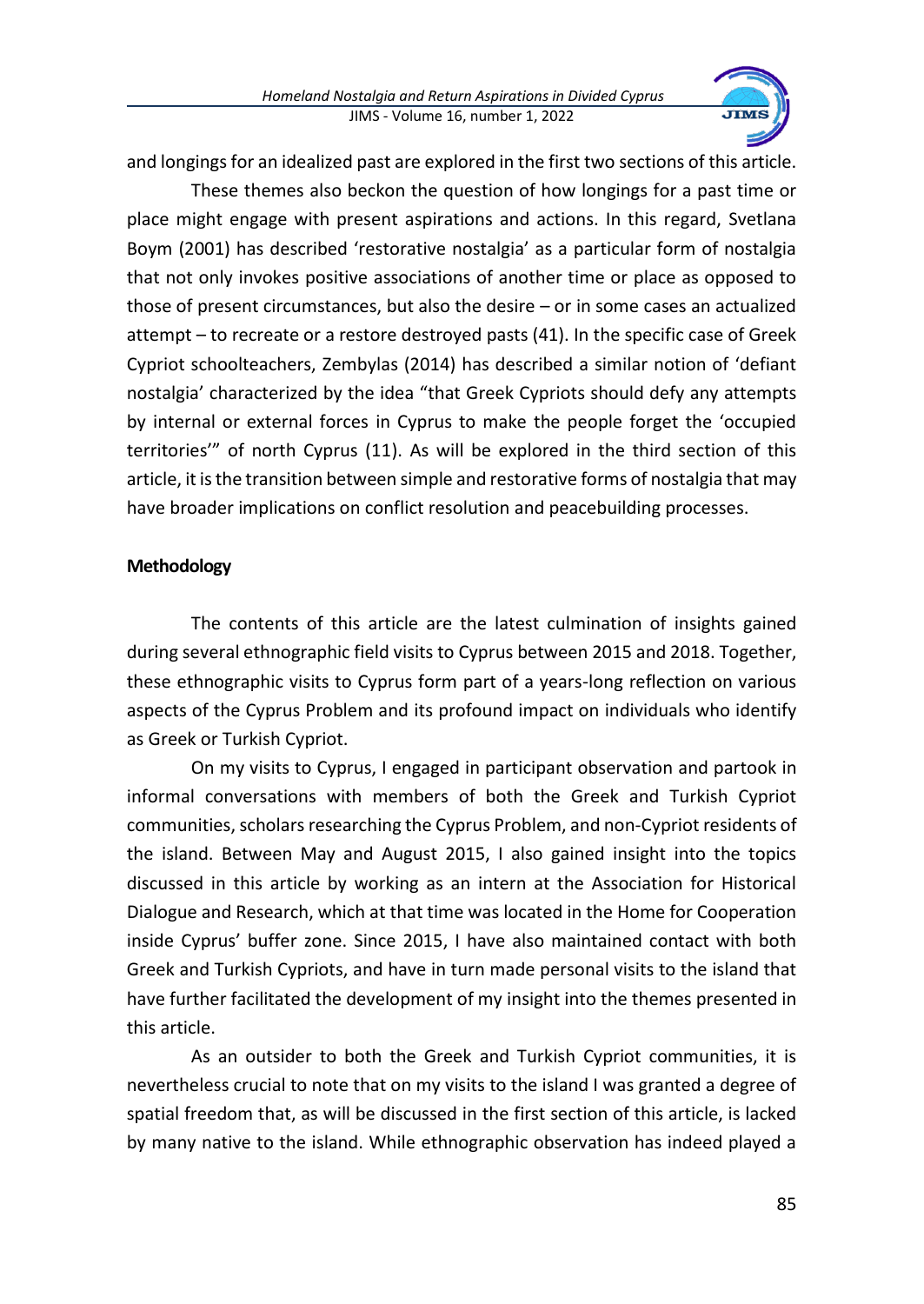

key role in my development of an understanding of spatial divisions on Cyprus, my interactions with Greek and Turkish Cypriots - and in particular the recording of their testimonies when possible - were thus an invaluable and necessary piece of understanding how these divisions impact social relations on the island for those who call it home.

In addition to the results of these ethnographic observations, this article includes excerpts from 4 recorded interviews selected out of those that I conducted during the course of my field research with both Greek and Turkish Cypriots. These particular interviews were selected to support the content in this article because they took place with postgeneration Greek Cypriots whose families were displaced from north Cyprus in 1974. These testimonies have been complemented with excerpts deriving from the work of other scholars who have carried out research on the Greek Cypriot postgeneration. In order to protect their identities, each individual quoted in this article has been assigned a pseudonym.

# **History of the Cyprus Problem**

Cyprus' coveted positioning at the crossroads of continents brought about centuries of its foreign domination by major empires. Throughout most of the island's history, Greek and Turkish Cypriot communities co-existed peacefully in ethnically-mixed villages. Polarisation between the two communities began to deepen under British rule in the 1950s, when right-wing nationalists in the Greek Cypriot community launched an irredentist campaign for *enosis*: Cyprus' union with Greece. In response, the Turkish Cypriot community campaigned for *taksım*: Cyprus' partition between Greek and Turkish Cypriots (King and Ladbury 1982, 2).

Notwithstanding these opposing aspirations, the Republic of Cyprus (RoC) was established in 1960 as an independent and sovereign state comprised of 80% Greek Cypriots, 18% Turkish Cypriots and 2% minorities such as Armenians, Latins and Maronites (Papadakis 2008, 130). Under the 1960 Treaty of Guarantee, the island's political or economic union with another state, alongside its division into two parts, was banned. The treaty also established Britain, Greece and Turkey, the key negotiators of the treaty, as guarantor powers that would ensure the territorial integrity and security of the RoC.

Nonetheless, since independence was the objective of neither community, simmering tensions between Greek and Turkish Cypriots throughout the 1960s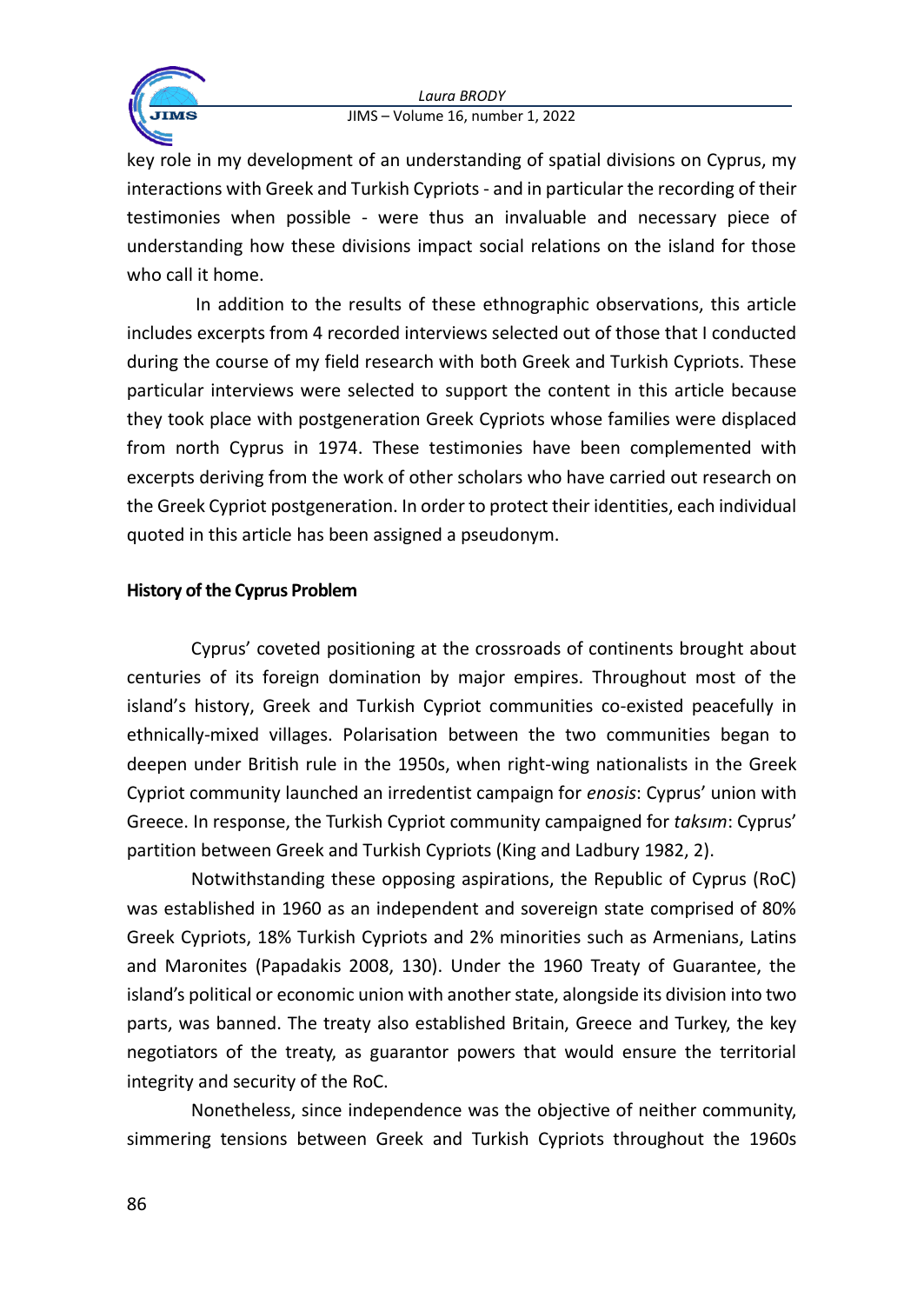

continued to challenge the stability of the young state, and eventually erupted into a decade of extreme inter-communal violence. By the early 1970s, the additional emergence of intra-communal violence between Greek Cypriots who continued to campaign for *enosis* through militaristic means and those who preferred the route of diplomacy culminated in a coup on July  $15<sup>th</sup>$ , 1974 against then-president Archbishop Makarios. Five days later on July 20<sup>th</sup>, 1974, the Turkish army invaded Cyprus under the premise of protecting Turkish Cypriots from Greek Cypriot violence.

The Turkish invasion forced an estimated 250,000 Greek Cypriots in north Cyprus to flee south, and an estimated 40,000 Turkish Cypriots in south Cyprus to flee north (Charlesworth and Calame 2009, 141). This ultimately resulted in the island's division into two parts: the majority-Greek Cypriot south, which is recognized internationally as the Republic of Cyprus (RoC), and the majority-Turkish Cypriot north, which occupies 36% of the island and declared itself to be the Turkish Republic of Northern Cyprus (TRNC) in 1983, albeit to this day it is recognized only by Turkey (King and Ladbury 1982, 4; Ker-Lindsay 2011, 49). For the purpose of simplicity, I will refer to the lands of the RoC as south Cyprus and those of the TRNC as north Cyprus throughout the remainder of this article.

Since the events of 1974, south and north Cyprus have been separated by a 300-kilometer long Green Line encompassing walls on each side of a buffer zone that is patrolled by the United Nations Peacekeeping Force in Cyprus (UNFICYP). Between 1974 and 2003, south and north Cyprus remained entirely isolated, although checkpoints have facilitated crossing between the two sides since 2003. Nevertheless, decades of political negotiations between RoC and TRNC officials have led virtually nowhere, and the Cyprus Problem has yet to be resolved (e.g. Psaltis et al. 2020).

While both Greek and Turkish Cypriots were displaced and have suffered greatly due to the conflict, this article focuses solely on the experiences of the Greek Cypriot community. One practical reason for this is that compared to a smaller percentage of Turkish Cypriots, nearly 40% of the entire Greek Cypriot population was displaced due to Turkey's invasion of Cyprus in 1974 (Zetter 1994, 308). For this reason, while enough Greek Cypriots vacated their homes in north Cyprus for displaced Turkish Cypriots fleeing north to live in them, the majority of displaced Greek Cypriots were forced to amass in makeshift camps in south Cyprus.

A second motivation for focusing on the Greek Cypriot community is that while Turkish Cypriots tend to insist on the permanence of the island's division,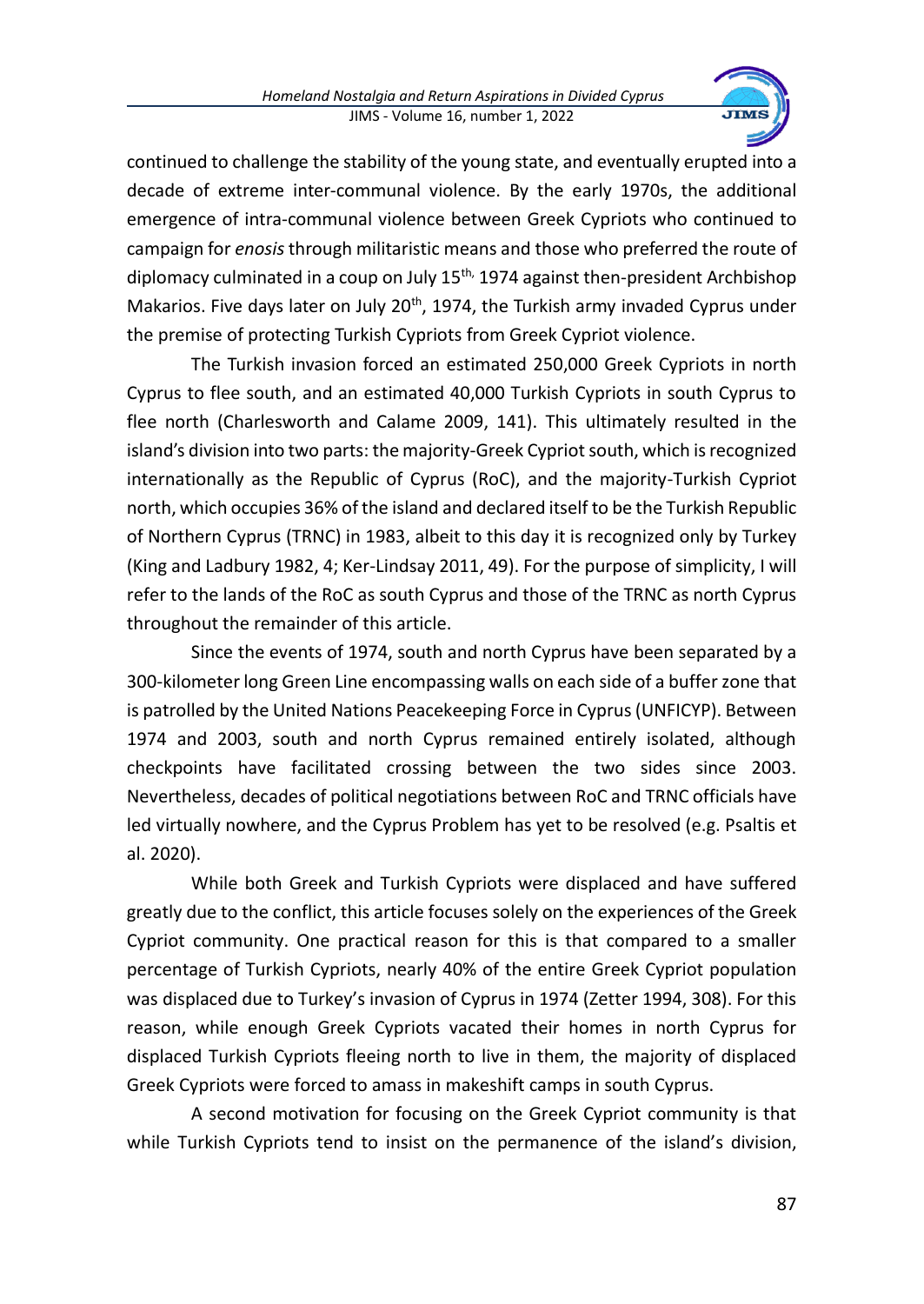

Greek Cypriots tend to stress its impermanence (e.g. Dikomitis and Argyrou 2020; Papadakis 2005; Psaltis et al. 2020). Consequently, displaced Greek Cypriots have not ceased campaigning for their right to return to lost homes and property in north Cyprus since 1974. While it must be acknowledged that some postgeneration Turkish Cypriots also self-identify as refugees, it is therefore also true that postgeneration Greek Cypriots exhibit much stronger tendencies towards doing so.

# **Postgeneration Refugee Identity**

Before moving to the empirical sections of this article, it is necessary to briefly clarify what is meant by the self-identification as a refugee among postgeneration Greek Cypriots. It is crucial to note that this article is not concerned with the legal definition of a refugee outlined in the Geneva Convention and upon which asylum seekers are evaluated for legal refugee status. Rather, it is concerned with how nostalgic memories of a lost homeland inherited through the postmemory of forced displacement might prompt postgeneration Greek Cypriots to *feel* as if they are refugees.

This is furthermore crucial to understand in the case of Cyprus because the sovereignty of the TRNC is not recognized under international law. As such, even those Greek Cypriots who were displaced first-hand from north Cyprus in 1974 – and indeed those Turkish Cypriots who were displaced from south Cyprus fall under the legal category of internally displaced person (IDP) rather than that of refugee. Nevertheless, due to what has been deemed their "refugee-like situation", many Greek Cypriots of all generations who consider north Cyprus to be a lost homeland self-identify as – or express the *feeling* of being - refugees (Zetter 1994, 308; Dikomitis and Argyrou 2020, 107).

This first became visible during my visits to Cyprus when some postgeneration Greek Cypriots answered the question of 'Where are you from?' not with the place of either their birth or residence in south Cyprus, but rather with the village or district in north Cyprus from which their family members were displaced in 1974. In some cases, Greek Cypriot individuals also directly described themselves as refugees. As Vaso (2017) declared, "Of course I am a refugee, because I left my house. In Cyprus, refugees are people who were born on the other side or their children. My father and mother are refugees, and I also feel like that, because when I went to the other side I felt it was my home." On a similar note, Panagiotis (2017)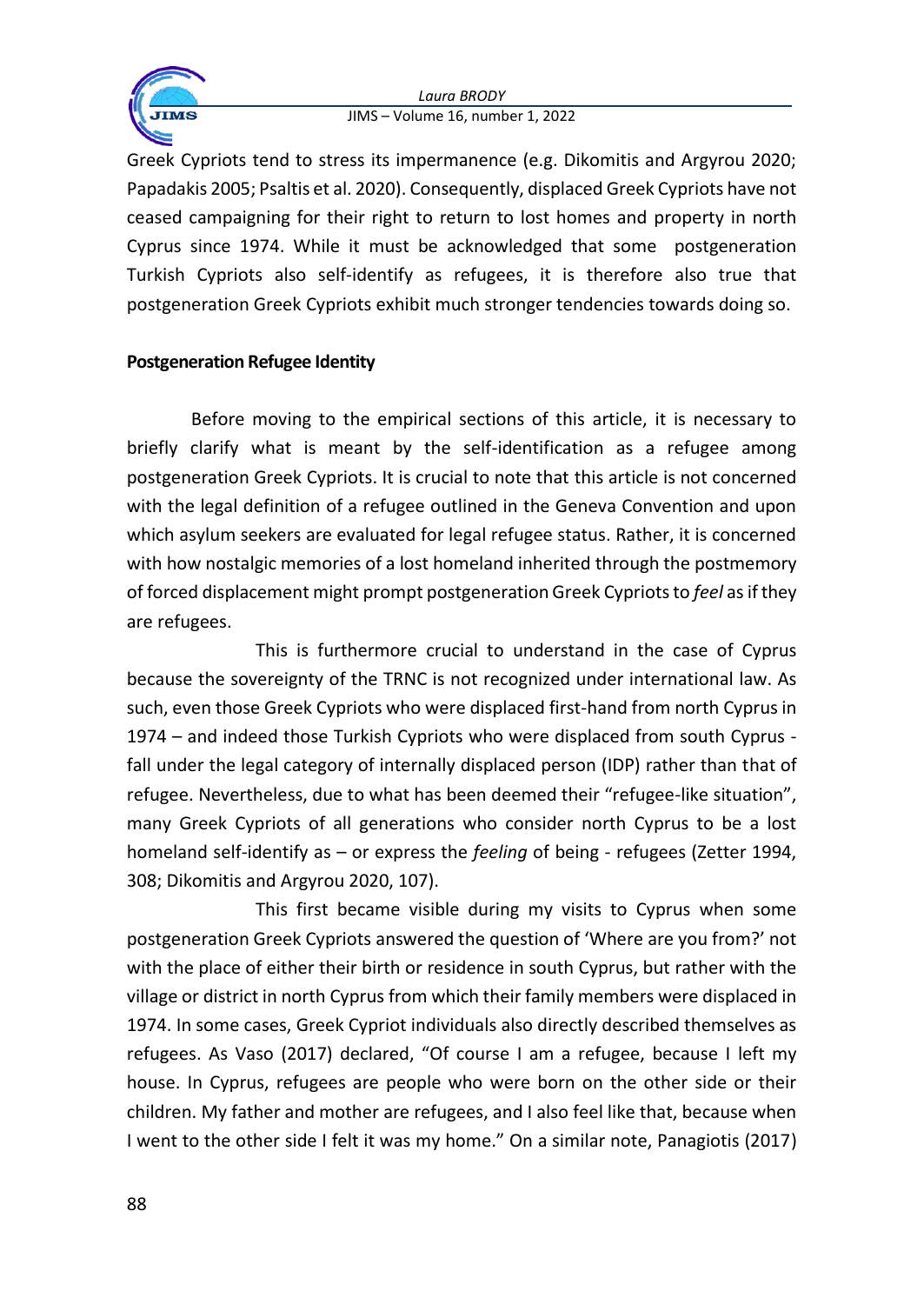

shared, "Yes, I am a refugee, I am jealous of others who have a village (on Cyprus) to go to for Christmas, Easter and summer holidays. They get to gather with their villagers and catch up. My folk are scattered across the island and the world." As is demonstrated in the two above excerpts, some postgeneration Greek Cypriots retain emphasis on their feelings of having been displaced from north Cyprus – despite in some cases never even having visited this part of the island – through the use of the first-person tense in their narrations of the historical events in 1974. Although not the specific focus of this article, this tendency is also reflective of the power of postmemory among the wider Greek Cypriot postgeneration, many members of whom recount the experiences of their displaced elders as if they were their own.

Nevertheless, it is equally crucial to note that not every postgeneration Greek Cypriot clearly self-identifies as a refugee, or even selfidentifies as a refugee at all. For some, there is a sense of confusion regarding personal roots: "I have this feeling of bitterness and anger in my heart because the roots I have in my parents' village have been destroyed…I am not from Nicosia, where I live now, but I also have a sense that I am not really from Kyrenia, where my parents lived until we became refugees...I always have dreams of images from my occupied village and I feel that a part of myself is left there, awaiting for me to go back" (Zembylas 2011, 13). In other cases, as in that of Martina (2017), the refugee identity is outright rejected: "I consider my dad as a refugee, but I don't feel like a refugee. However, it does upset me when I see older people reminisce or see Kyrenia from a distance on a boat and I know that we can't go onto that beach. It leaves me feeling unnerved, in a sense frozen in time." As the above excerpts demonstrate, and as will become clearer in the following sections, 'Where are you from?' may often constitute a much more complicated than simple question in contexts of forced displacement.

# **Present Discontent: Excavating the Roots of Nostalgia**

Just as positive spatial practices may breathe life into the community, negative spatial practices may suffocate its expression. As Amira Hass (2002) has written, "Space and time together make room in one's world – not only materially to accomplish one's tasks and activities, but at the level of the spirit, enabling both the individual and the community to breathe, to develop, to prosper, to create" (9). While many factors contribute to the discontent of postgeneration Greek Cypriots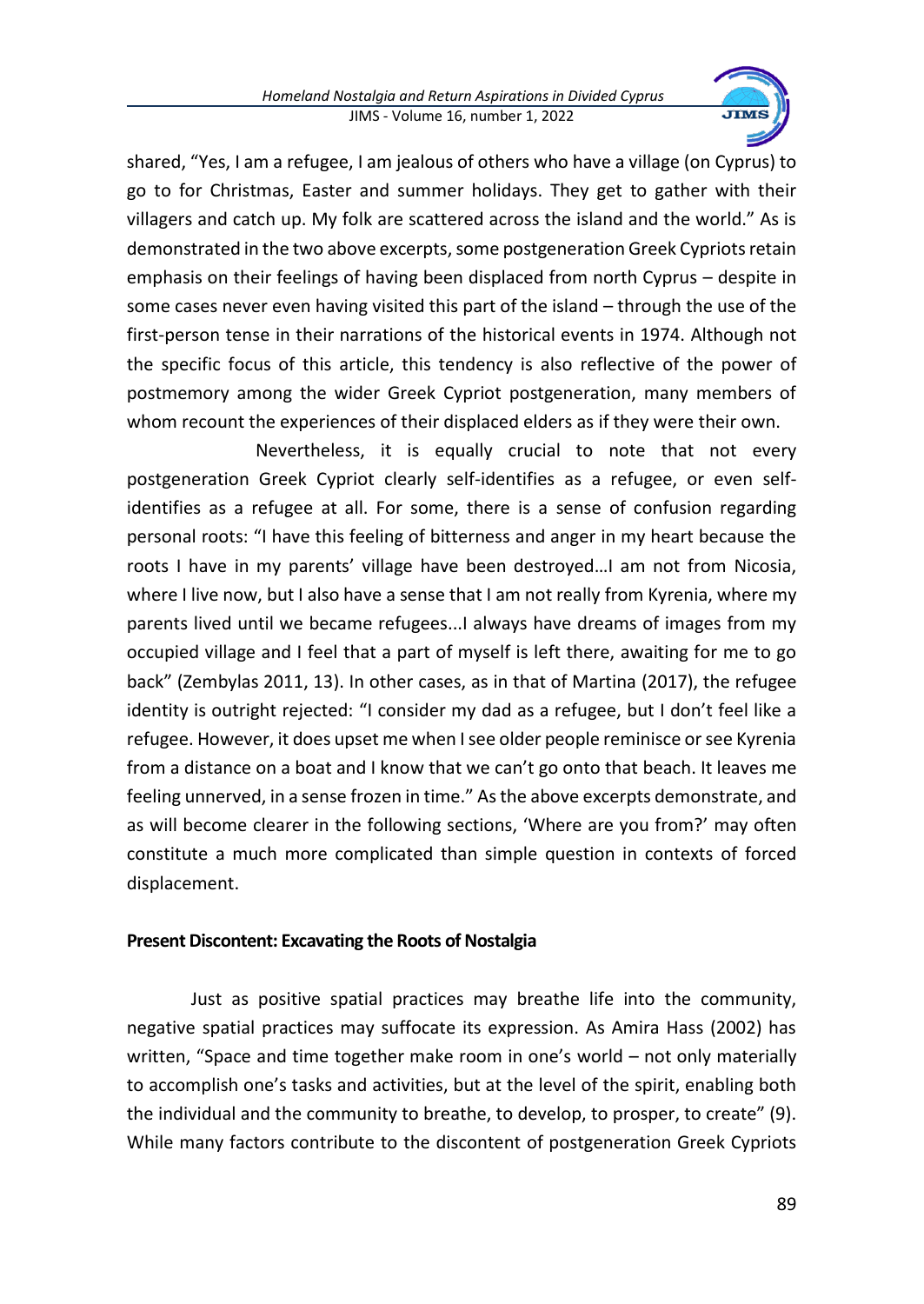

with Cyprus' current state of affairs, this section zones in on the specific theme of restricted freedom of movement.

Along the Cyprus Green Line, amalgamated concrete, barbed wire, oil barrels, sandbags, brick and iron fashion a seemingly makeshift yet long-prevailing wall obstructing visual contact between north and south Cyprus (Charlesworth and Calame 2009, 123). Reaching five meters in height, the structure's material diversity and disorderly consolidation reflect the scrambled nature of its 1974 fabrication. In Nicosia, the wall bifurcates streets once connecting north and south, the abruptness of its presence communicating a sense of spatial incompleteness.

Known to Greek Cypriots as the 'Dead Zone', the wall's accompanying UNpatrolled buffer zone approaches Nicosia from the northwest, narrows from nearly seven kilometers to just one meter in width within the city, and widens again reaching towards Cyprus' northeast. Within Nicosia, Greek and Turkish Cypriots may thus stand only meters apart, yet still remain separated on either side of the Green Line. Outside of Nicosia, the buffer zone runs primarily through agricultural lands, but has nonetheless absorbed hundreds of paralyzed buildings within its perimeters (Charlesworth and Calame 2009, 123).

Although mindsets are certainly variable, the walls and buffer zone in Cyprus are overwhelmingly perceived in a negative manner by displaced and postgeneration Greek Cypriots alike. Nearly every Greek Cypriot I have encountered on Cyprus has referenced the lack of spatial freedom on the island as a driving factor in their negative evaluations of post-1974 Cyprus, which is also a key factor in their nostalgic imaginations of pre-1974 Cyprus. As will be outlined below, the very presence of walls, the buffer zone and checkpoints between south and north Cyprus imbue the island with a perpetual sense of incompleteness that for some postgeneration Greek Cypriots mimics the spatial disorientation of their families' actual displacement from north Cyprus in earlier decades.

A 2009 UNDP study on Greek Cypriot youth reported the desire for spatial "freedom" to be one of the primary objectives of postgeneration Greek Cypriots open to negotiations for conflict resolution (Peristianis and Faiz 2009, xv). One postgeneration Greek Cypriot interviewed by Tasoulla Hadjiyanni (2002) commented, "People in my family talk to me about the village, but I didn't live there. Everyone in the world can travel in their *topos* [home] without barbed wire blocking the way, and I can't do that" (53). Correspondingly, restricted access to north Cyprus and the inability to choose where one wants to live also featured as a prime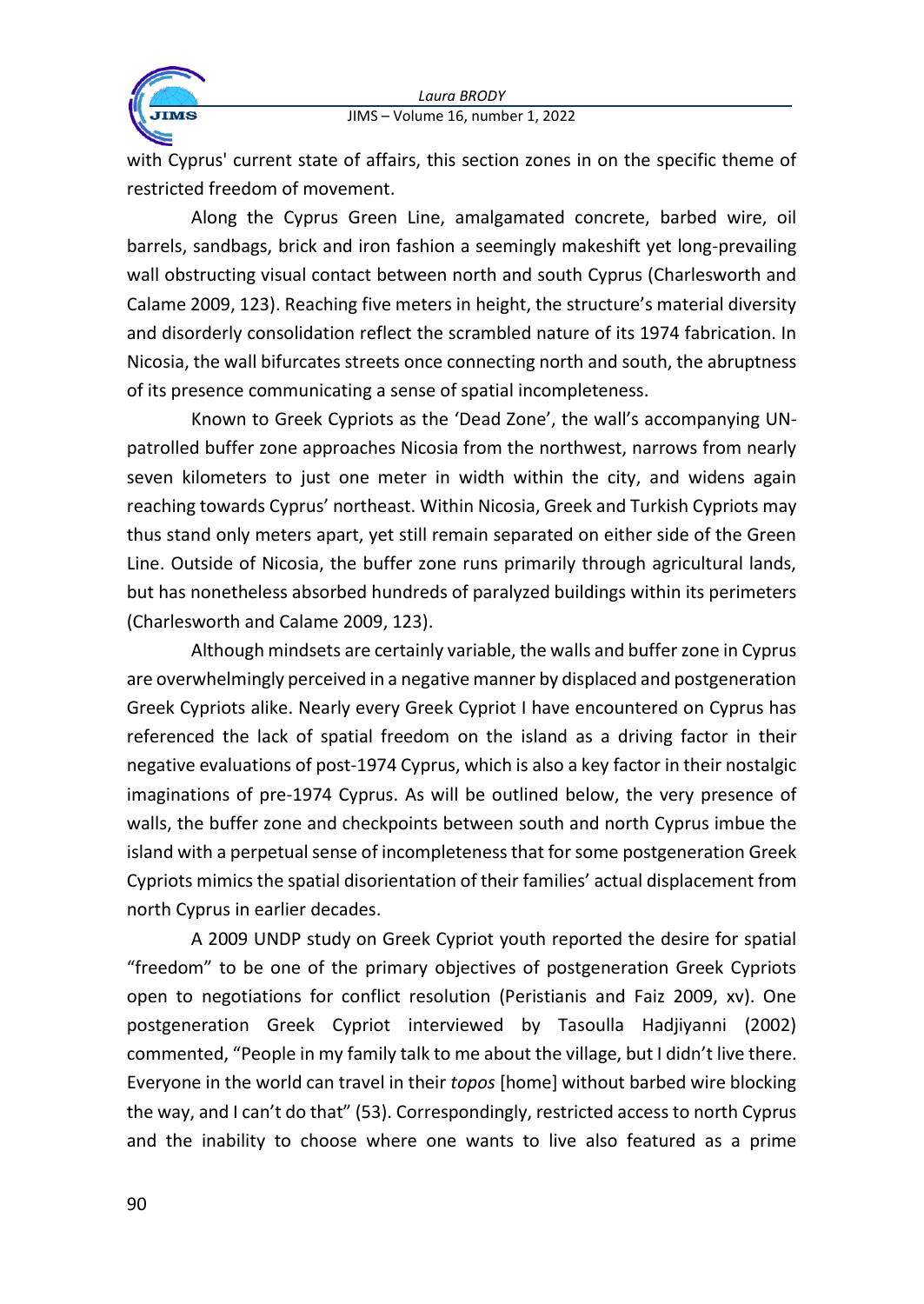

grievance among postgeneration Greek Cypriots I encountered in the course of this research.

The political writer Marcello Di Cintio (2013) has described the walls in Nicosia in the following manner: "The walls impose a simplified identity on those who cannot cross them. You are either from here or from there. You are either one of Us or one of Them. The walls allow for no nuance, no mutually agreed upon story" (149). As Dikomitis and Argyrou (2020) have explained, the barriers therefore serve as "both a physical and symbolic divide" (113). Indeed, within the context of ongoing inter-communal tensions between Greek and Turkish Cypriots, the experience of merely encountering the walls and buffer zone reinforces the shared identities and traumas of each community.

For Greek Cypriots in particular, the structures communicate a devastating and controversial message: that they no longer belong in north Cyprus. Although never having lived in north Cyprus, this message angers many postgeneration Greek Cypriots who feel that it should have been their home. From the perspective of Eleni (2017), "It's extremely sad seeing the buffer zone. The feelings that are evoked going through the checkpoints are of frustration and sadness…the buffer zone is an attempt to legitimise the illegal occupation and re-enforces the idea of a separate state. It also serves as a reminder to Greek Cypriots that their homes have been occupied and they're no longer welcome there."

For decades after the wall's construction, nearly no contact occurred between Greek and Turkish Cypriots. Moreover, since a small population of Greek Cypriots remained enclaved in north Cyprus after 1974, Cyprus' division into two parts also engendered several cases of family separation within the Greek Cypriot community. As Panagiotis (2017) recalls, "I had Greek Cypriot relatives enclaved in the Karpasia Peninsula. I visited once in 2001 with UN convoys, which was a weird and intense experience - not utterly pleasant to be honest. I only could communicate with them when they sent letters through the UN." Since family isolation is integral to the experiences of refugees worldwide, the exposure to such barriers has for some postgeneration Greek Cypriots been a key factor contributing to their selfidentification as refugees.

In April 2003, checkpoints enabling pedestrians to cross between north and south Cyprus opened with the authorization of then-TRNC president Rauf Denktaş. When crossing between north and south Cyprus, it is required to show ID at two checkpoints: one controlled by TRNC officials and the other by ROC officials. Crossing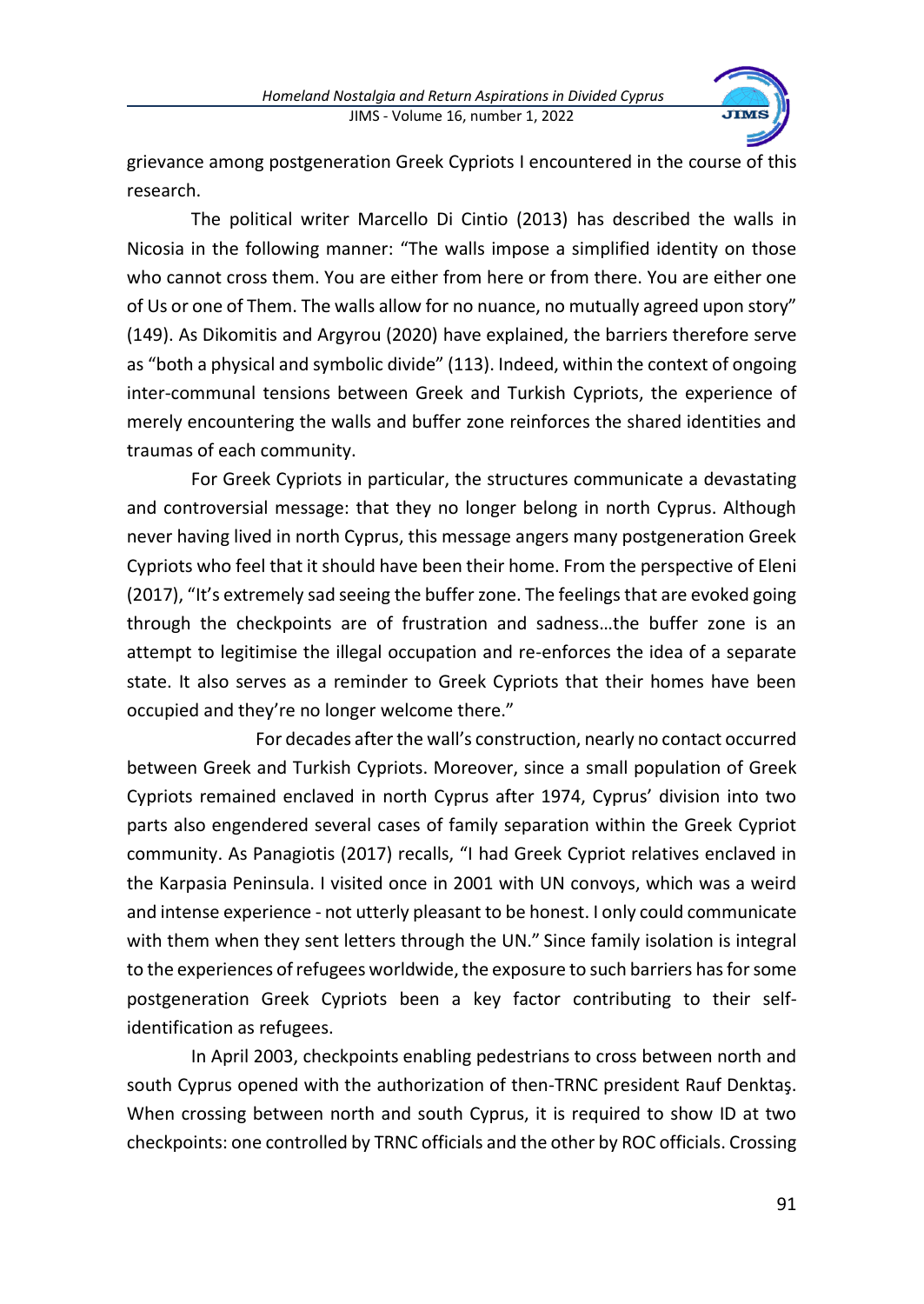

through the first checkpoint enables one to exit the part of the island from which they are travelling and enter the buffer zone. Crossing through the second checkpoint subsequently enables entry to the opposite side of the island. While the checkpoints have now become a daily part of life in Cyprus, their normalisation is also indicative of the normalisation of the Cyprus Problem itself.

In opposition to the large concrete structure of the Turkish Cypriot checkpoint, the Greek Cypriot checkpoint is a small temporary structure. This pattern is also echoed in the construction of the wall on the Greek Cypriot side, which features barbed wire and makeshift roadblocks that are seeming temporary and easy to tear down, while the wall on the Turkish Cypriot side is constructed out of concrete blocks appearing in the middle of roads (Papadakis 2005, 86). As Yiannis Papadakis (2005) has pointed out, the contrast between the construction of the wall and checkpoints in north and south Cyprus mirrors the desired permanence of the division on the part of Turkish Cypriots and the desired impermanence of the division on the part of Greek Cypriots (86).

After nearly 30 years of isolation, the opening of the checkpoints in 2003 reportedly came as a "shock" to both Greek and Turkish Cypriots (Di Cintio 2013, 140). Fearing the wall's imminent resealing, many displaced and postgeneration Greek Cypriots rushed to visit their former homes, passing through newly-installed structures featuring the message "Welcome to the TRNC. You are now entering the sovereign Republic – Turkish Republic of Northern Cyprus FOREVER" (Di Cintio 2013, 140). Nevertheless, a UNDP report indicates that by 2008, five years after the opening of the checkpoints, only 15% of Greek Cypriots had visited north Cyprus (Peristianis and Faiz 2009, xv). Although these numbers have certainly increased, as of 2019 an estimated one-third of Greek Cypriots had still never visited north Cyprus (Psaltis et al. 2020).

As these figures suggest, general attitudes among Greek Cypriots towards the opening of checkpoints were both positive and negative. In some cases, it engendered excitement and curiosity. As Panagiotis (2017) described, "I felt excited. It was a finally a chance to see 'home' and discover the rest of my island, especially the part I am from." For others, such as Eleni (2017), this sense of excitement was accompanied by a sense of ambivalence. "It evoked curiosity to see where I'm from, but also frustration. Opening the checkpoints means that Greek Cypriots are free to visit yet not able to live in their native homes. It also means that Turkish Cypriots are free to benefit from their rights as Cypriot citizens and live wherever they choose,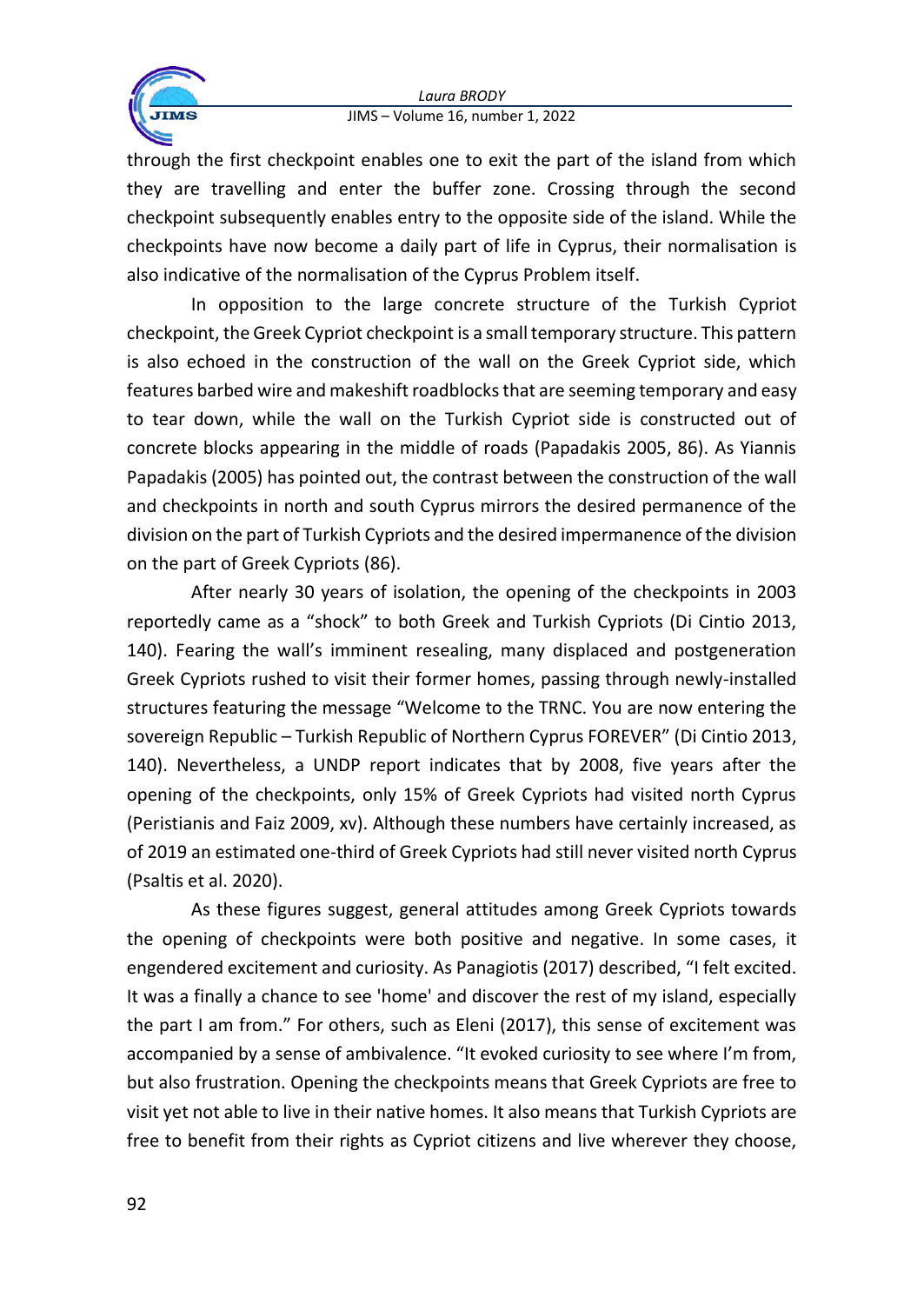

yet Greek Cypriots are unable to exercise the same rights in the north."

Indeed, this points to a resurfacing theme in my research regarding the perspective that checkpoints free Turkish Cypriots but not Greek Cypriots from the spatial restrictions imposed by the existence of the walls and buffer zone. Many Greek Cypriots perceive that the act of adhering to the entry restrictions of the TRNC via passing through its checkpoints would lend legitimacy to the TRNC's very existence, which has been outright rejected by both the Greek Cypriot community and international community at large. As a consequence, some have entirely refused to pass through them. Nonetheless, refusal to cross through the checkpoints among both Greek and Turkish Cypriots since 2003 has also perpetuated decades of isolation between the two communities, in turn enabling mistrust and fear of the other to multiply.

Among those postgeneration Greek Cypriots who chose to pass through the checkpoints, many described their experiences to me in an overwhelmingly a negative manner. For example, Martina (2017) expressed a significant sense of claustrophobia: "This is very weird and I don't like it. It feels strange to be a small island that has to share so much of its geography with other people who don't like us and forbid us from travelling freely. We should be free to travel where we want on our small island." Expressing a similar sense of disillusion, Panagiotis (2017) comments, "There are days I barely notice the procedure, then there are days it angers me how such a reality can exist...this is beyond unacceptable and insulting. I just want to live in a normal country."

In some ways, the experience of navigating restricted space on Cyprus echoes the spatial disorientation experienced by displaced Greek Cypriots who since 1974 have been unable to access their homes and other properties in north Cyprus. Di Cintio (2013) interviewed a postgeneration Greek Cypriot named Katerina who claimed that repeatedly encountering the wall in Nicosia's dead-end streets is "the reason for my poor sense of direction" (146). His interpretation of her testimony models this argument: "Perhaps the act of dividing itself confounds. The fact that a road ends in a heap of sandbags is nonsense. Even though she grew up with the walls, there is a part of Katerina that knows the streets have been robbed of their equilibrium. The city is out of order, and she is infected with the vertigo born of its division" (Di 2013, 146).

As this suggests, restrictions on the freedom of movement in Cyprus facilitate a sense of spatial claustrophobia shared by both displaced and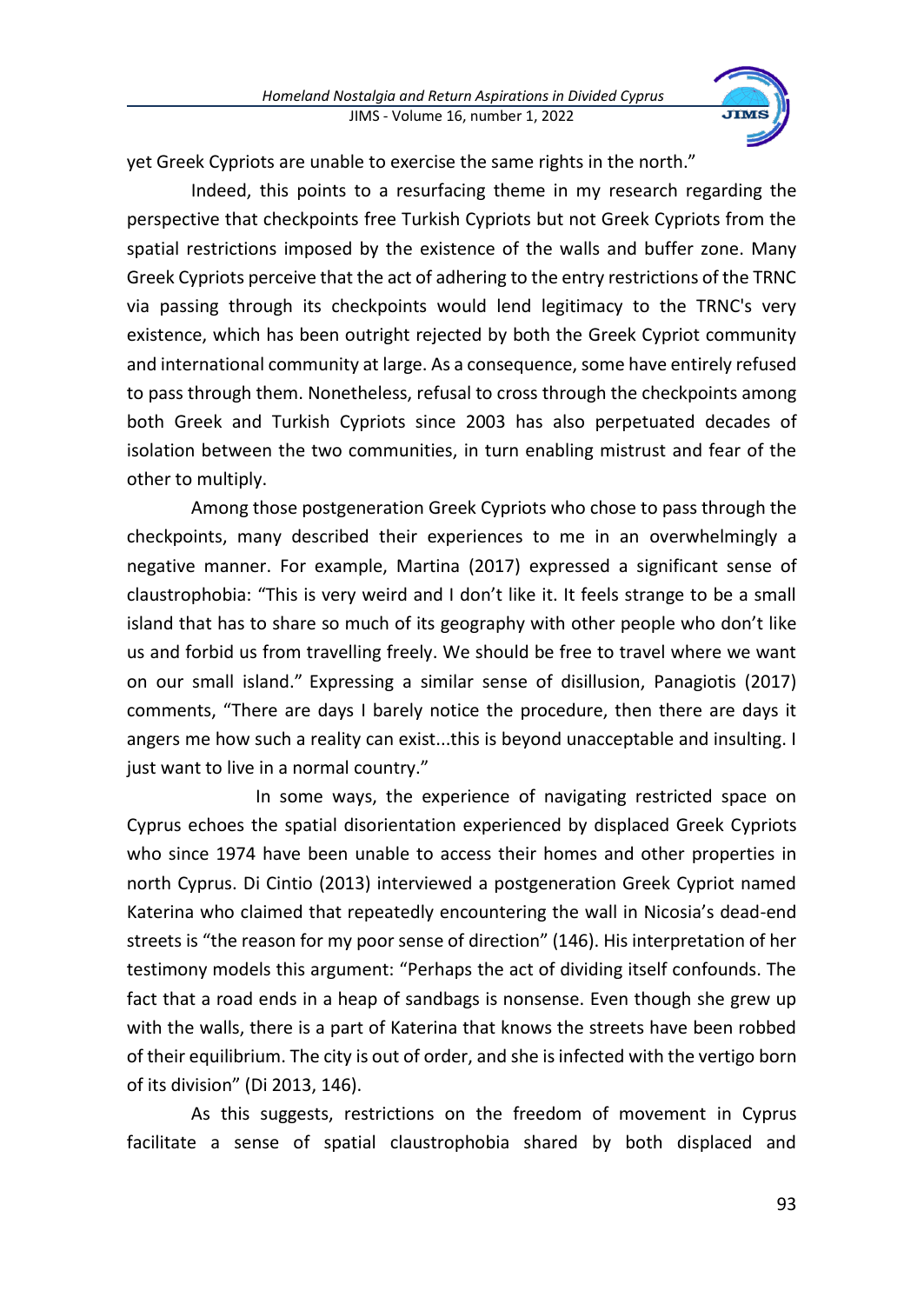

postgeneration Greek Cypriots alike. For postgeneration Greek Cypriots in particular, both the walls and checkpoints serve as constant reminders of the lives they might have lived if Turkey not invaded Cyprus decades earlier. In some part due to their navigation of the "spatial tragedies" described above, some thus not only *feel* as if they are refugees, but also embody the spatial disorientation that accompanies it (Caner 2015, 578). In turn, the force of their present discontent is also a driving factor in the development of nostalgia for north Cyprus in the pre-1974 era, which will be discussed in more detail in the following section.

# **Utopian Escape: Imagining North Cyprus**

Whereas the previous section analysed the discontent of postgeneration Greek Cypriots with Cyprus' current state of affairs through the example of restricted freedom of movement, this section explores nostalgic imaginations of north Cyprus and the island's pre-division era as a place and time absent from spatial restrictions. Within this frame of mind, north Cyprus in the pre-division era – and indeed Cyprus as a whole – is idealized not only as a place without walls and checkpoints, but as is often the case in diasporic imaginings of a lost homeland, as one drenched in overstated positivity.

In the minds of postgeneration Greek Cypriots, the lands of Turkishcontrolled north Cyprus are "less like real places and more like ideas or abstracted concepts," writes Argyro Nicolaou (2017), a Greek Cypriot writer and filmmaker who is herself a member of the postgeneration. Images of north Cyprus are "constructed solely in one's imagination, with the help of parents' or grandparents' stories and memories, some fond, others bitter," she continues (Nicolaou 2017). North Cyprus as the *virtual homeland* – to borrow a term put forth by Tonya Davidson (2011) – of postgeneration Greek Cypriots whose families were displaced during the Turkish invasion of the island in 1974 is therefore "defined not by its materiality, but rather through its loss of materiality" (41).

Storytelling is one crucial mechanism by which families who were displaced from north Cyprus in 1974 pass down this imagination. According to philosopher and storyteller Walter Benjamin (1969), a listener's internalization of both a story's intricacies and the emotions expressed by the storyteller is enhanced by a sense of relaxation or boredom (91). Since a sense of banality is prevalent in family contexts, family storytelling about north Cyprus in the island's pre-division era produces what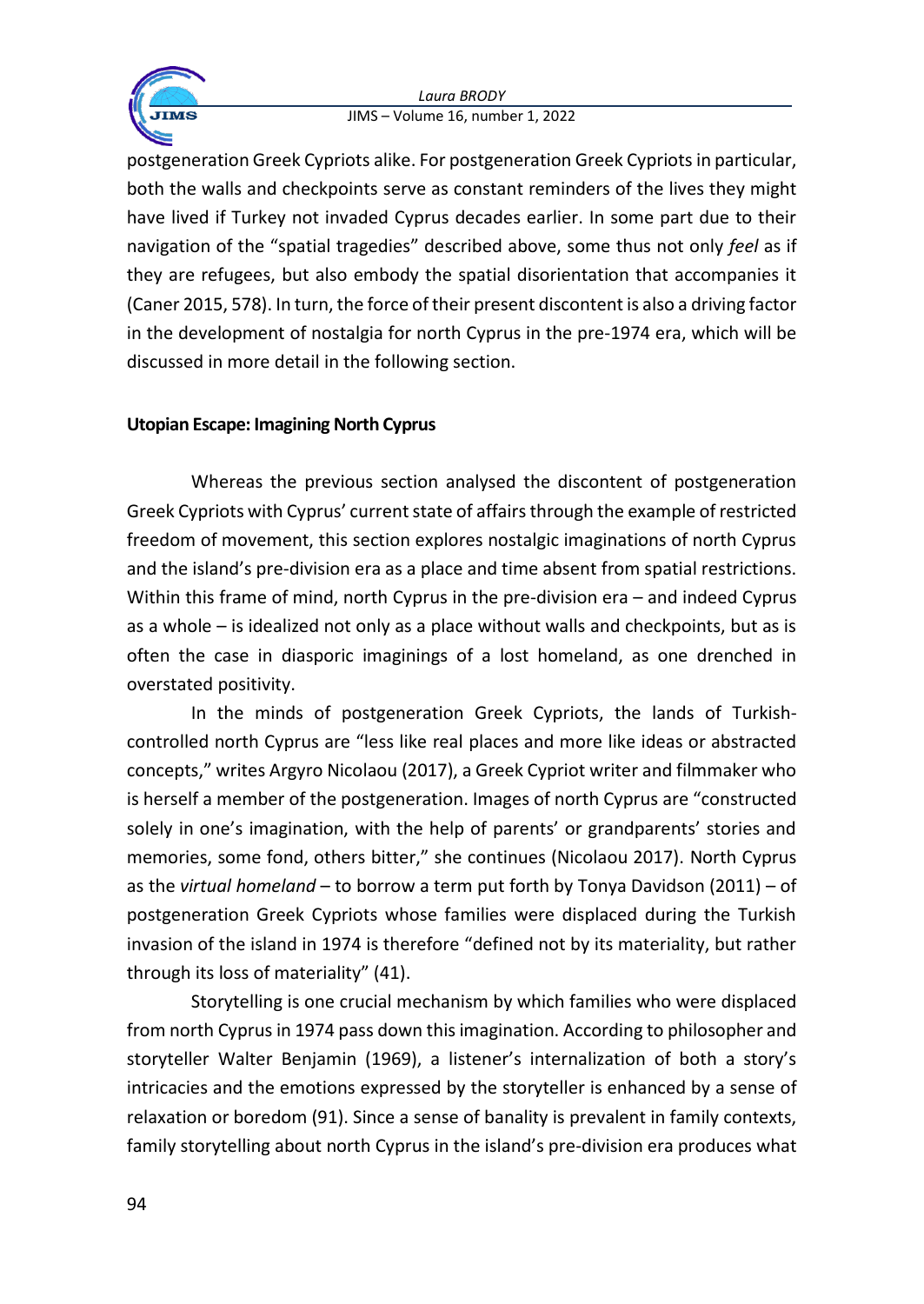

Davidson (2011) refers to as "metaphoric bridges across time and place", enabling postgeneration Greek Cypriots not only to imagine, but also to deeply feel the emotions associated with displacement as they are being expressed and processed by their elders who tell the stories (47).

For many postgeneration Greek Cypriots, family storytelling therefore creates "transferential spaces" in which to piece together nostalgic family narratives about north Cyprus and the island's pre-division era, in turn aiding in their endeavors to orient themselves within a spatial and temporal past they have never known (Landsberg 1997, 66). As one postgeneration Greek Cypriot attested in an interview with the UNDP, "A parent may tell his child that 'we' lost everything, they have taken our house and our possessions' and the child may have to hear this all his life" (Peristianis and Faiz 2009, 72). Family memory thus acts as an "idealized mirror" through which postgeneration Greek Cypriots not only adopt the refugee identities of previous generations, but also envision utopian alternatives to their dystopian perceptions of Cyprus' current state of affairs (Zetter 1994, 311).

In my conversations with postgeneration Greek Cypriots whom I encountered in the course of this research, nostalgic imaginations of both north Cyprus and the island's pre-division era arose as a repetitive theme. Although never having experienced it firsthand, their exceedingly positive descriptions of pre-1974 north Cyprus stood in stark contrast to the overtly negative manner in which they described to me the island's post-1974 era. In some cases, the former was directly attributed to the lack of spatial division on Cyprus before Turkey's 1974 invasion of the island, which as described above, has now divided Greek and Turkish Cypriots for nearly five decades.

In the absence of the walls, buffer zone and checkpoints, emphasis on positive relations between the two communities emerged as one key theme in narratives of north Cyprus. In her portrayal of life in pre-1974 north Cyprus, Martina (2017) explains, "It was underdeveloped but simple. People worked in the fields and were a community. I know that the relationship between most Turkish Cypriots and Greek Cypriots was friendly, they didn't really distinguish the differences. Instead they focused on the similarities." Martina's statement on friendly inter-communal relations reflects a common sentiment among many Greek and Turkish Cypriots alike, which was also expressed by both Eleni and Vaso, that spatial separation has only fostered rather than mitigated tensions between the two communities.

A strong tendency also exists among postgeneration Greek Cypriots to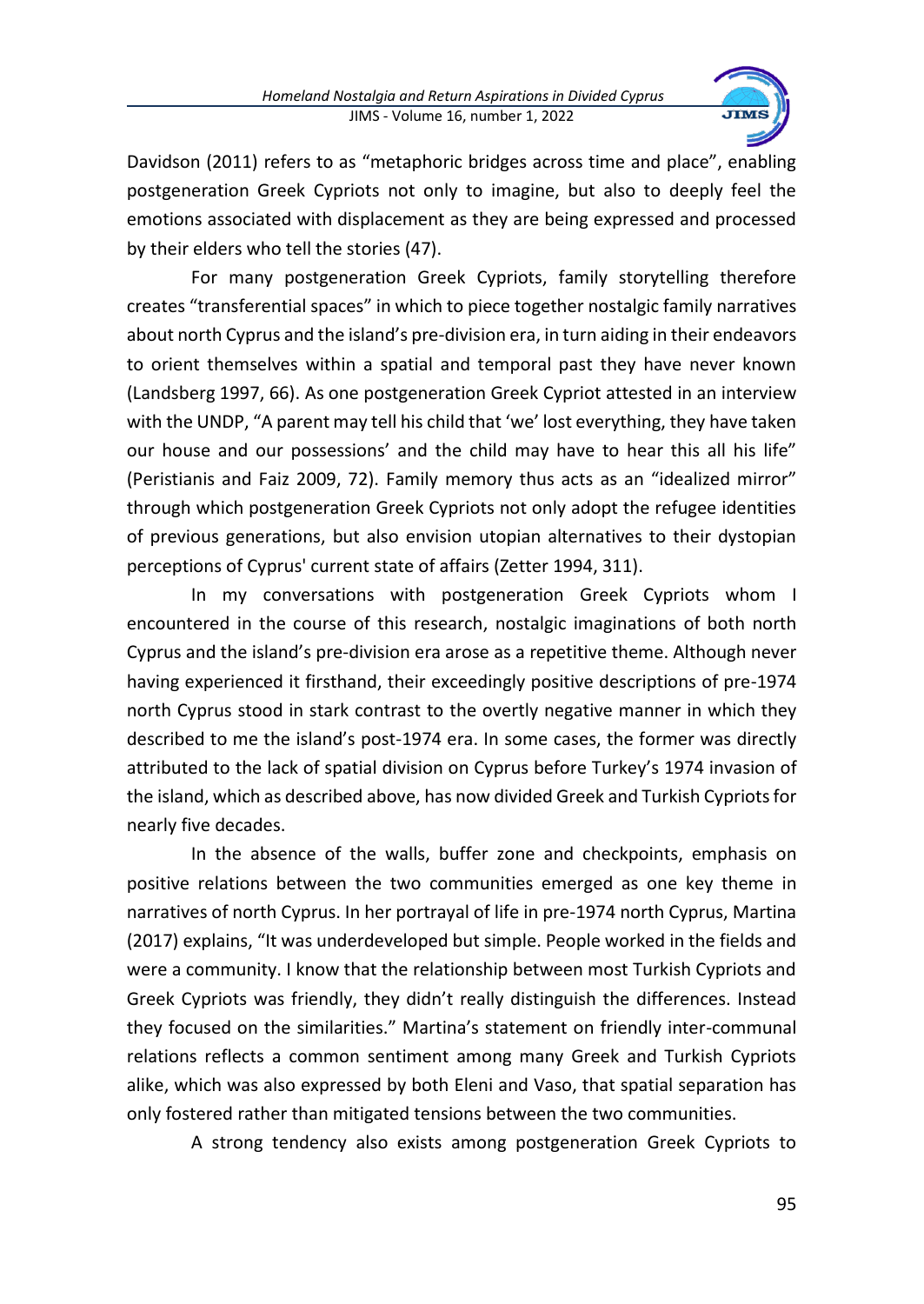

emphasize the natural beauty of north Cyprus as compared to other places across the island. This pattern can be observed among Greek Cypriots from different generations, and also among those whose families were not displaced from north Cyprus in 1974. Nonetheless, for members of the postgeneration whose families were displaced from north Cyprus, their family's former villages often serve as the object of this idealization. As one postgeneration Greek Cypriot interviewed by Hadjiyanni (2001) described her family's former village in north Cyprus, "I love Morphou, it is so beautiful. Whenever we drive back from Kalopanagiotis [in south Cyprus], I see the lights across [the buffer zone] and I imagine how beautiful it is" (51-52).

Although atypical of formerly rural and currently urban communities, higher economic security and abundance in both urban and rural contexts also featured as key themes in postgeneration Greek Cypriot's descriptions of north Cyprus in the pre-division era. For example, Panagiotis (2017) explained that prior to visiting north Cyprus, "I imagined it as a place on the eve of great things, but with a dark and sinister underbelly that rumbled disastrously to the surface in 1974, in fact from 1963 to be fair … when I see the ghost city of Varosha, Famagusta, I can see the island was doing well. Kyrenia was a blossoming district and the island had intense potential." As described by Eleni (2017), "The people there [in north Cyprus] were affluent, mainly earning money from farming." Taken together, these descriptions of pre-1974 north Cyprus also allude to existing sentiment among some Greek Cypriots who blame Cyprus' current economic stagnation – and in turn the lack of economic opportunities for younger generations – on the island's 1974 division.

Panagiotis' testimony also alludes to the fact the opening of checkpoints between north and south Cyprus in 1974 proved to be a crucial turning point in many postgeneration Greek Cypriots' imaginations of north Cyprus. For the first time, the opening of the checkpoints in 2003 created an opportunity for postgeneration Greek Cypriots to reconcile the imaginations of north Cyprus they had developed through the internalization of nostalgic family narratives with its current reality, and for those whose families were displaced from north Cyprus in 1974 in particular, to visit their families' former homes and other properties. The experiences of those that took advantage of this opportunity have been diverse, serving at times to reaffirm and at others to challenge their pre-existing imaginations.

Forced to confront the reality of their imaginations being merely such, one theme that has nonetheless repetitively surfaced is disillusionment upon arrival. As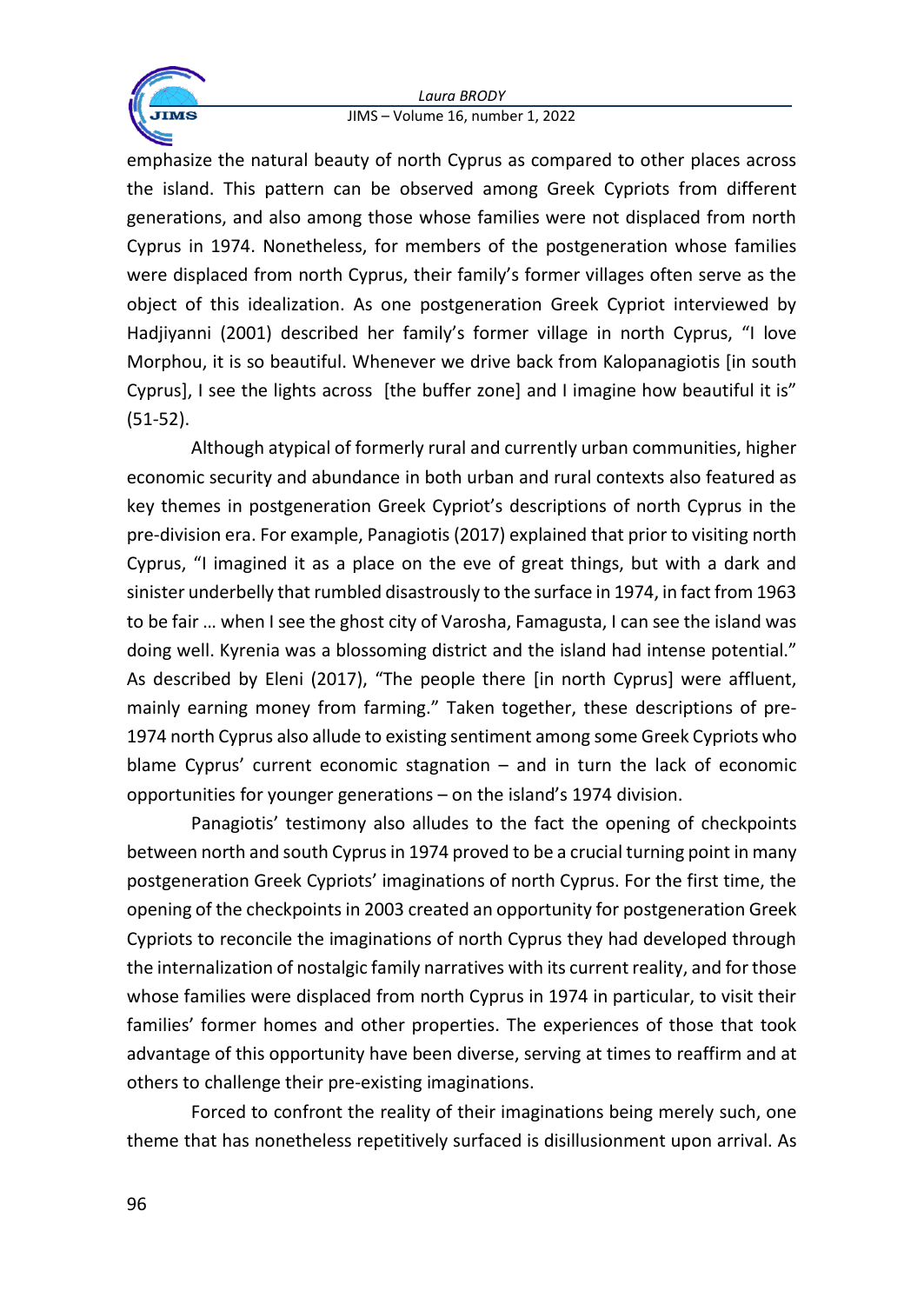

Martina (2017) recalled of her family's former village, "I have visited once. There was a huge discrepancy between the descriptions of it [Morphou] and its current reality. My family describes the bustling, thriving town pre-1974, but since then there has been little development, and most of the development which has occurred has taken place very recently since the Greek Cypriots voted to not accept the last solution. Hence it currently seems stuck in a time warp." Indeed, a more pervasive viewpoint among Greek Cypriots who regard north Cyprus' temporal continuity to have simply ceased after 1974 has in some cases manifested as active resistance against attributing any sense of positivity on the Turkish-controlled TRNC. As Panagiotis (2017) attests, in the minds of Greek Cypriots, north Cyprus under Turkish control "seems to be seen through the ugliness of the derelict buildings and evidence of war."

Despite the opening of the checkpoints, which as described in the previous section has been viewed as another form of spatial restriction rather than its lifting, several postgeneration Greek Cypriots continue to be restricted from entering their former homes, many of which are now occupied by Turkish Cypriots or Turkish migrants. Due to the presence of British and Turkish military zones on the island, some have been entirely barred from even seeing their homes from the outside. As Vaso (2017) recalled, "We went to the other side, but we couldn't see our house in Tymbou because Ercan Airport is there, and all the military from Turkey is now staying now in our village. So we can't visit." Nonetheless, in some cases positive relationships have been formed between the former and current residents of each property. Despite never having visited herself, Martina (2017) explained that some members of her extended family "visit annually now and are good friends with the current tenants. The tenants had preserved and kept my aunt's photo albums and gave them to her."

Although some postgeneration Greek Cypriots indeed faced disillusionment upon arrival in north Cyprus, in other cases visits to north Cyprus have served as somewhat of a therapeutic experience. For Panagiotis (2017), visiting his family's different villages in north Cyprus aided in transforming his notion of home from an abstract concept into a more tangible reality:

"My maternal side is from Lapithos, Karmi, Trachona and Ayios Loucas, and my paternal side from Yialousa…I have been literally hundreds of times to see my villages...now when I cross over I am immune to it all and it feels like home. The first times though was an intense experience, seeing home for the first time, putting images to the family stories and making sense of my family history. It was incredibly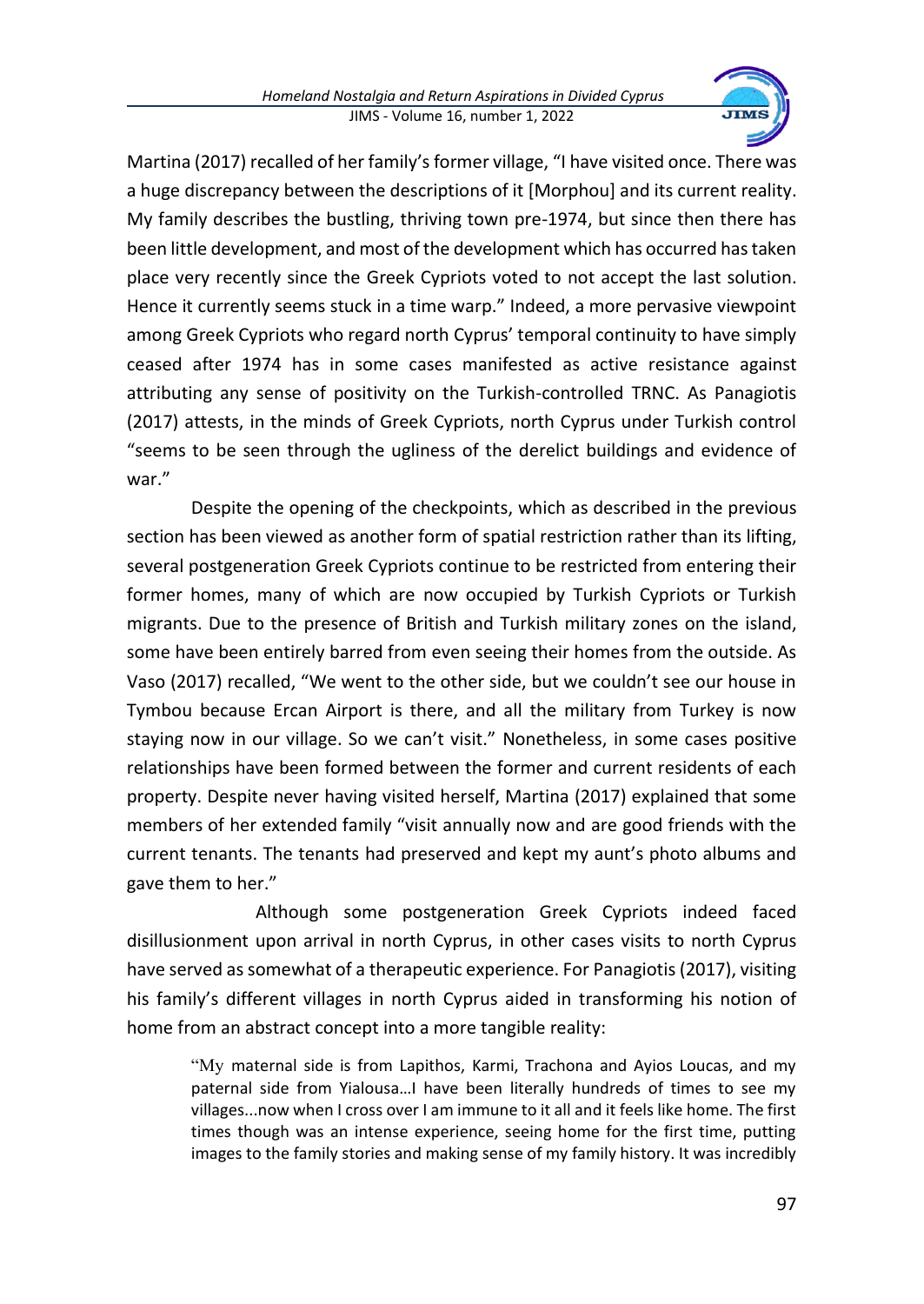

emotional, but rewarding. I felt like a glass wall I couldn't pass had finally cracked and I felt I was reclaiming my island."

Most postgeneration Greek Cypriots have not adopted a similarly high frequency of visitation to north Cyprus, many having visited only once or never at all. Nonetheless, Panagiotis' testimony illuminates a pattern among some postgeneration Greek Cypriots who desire – both symbolically and in reality – a reclamation of their family's former homes and other properties in north Cyprus.

Although an extended discussion is outside the scope of this article, the right of return has indeed remained a key priority for the broader Greek Cypriot community throughout decades of failed peace negotiations on the island (e.g. Psaltis et. al 2020). The nostalgic aspirations of some postgeneration Greek Cypriots to return to north Cyprus in the event of a conflict resolution is therefore the focus of the following section. While the imaginations of pre-1974 north Cyprus explored in this section constitute nostalgia in its simplest form  $-$  i.e. past is better than present - the manner in which aspirations to reclaim these idealized images may transform into a restorative form of nostalgia with implications for peacebuilding efforts will also be discussed.

# **Reaching for Nostalgia: Postgeneration Attitudes Towards Return**

Alluding to the unbreakable bond between a given place and the events that unfold in that place, Toni Morrison (1987) has written, "If a house burns down, it's gone, but the place - the picture of it -stays, and not just in my rememory but out there, in the world… If you go there -you who never was there - if you go there and stand in the place where it was, it will happen again; it will be there for you, waiting for you" (36). This suggests that mere presence in a place beckons a renascence of its past.

Indeed, some postgeneration Greek Cypriots continue to hold out hope for a recreation of the past, desiring the impossibility of spatial and temporal return to the idealized imaginations of north Cyprus and the island's pre-division era discussed in the previous section. Although this return is only accessible through imaginative portals, to abandon this desire would also force the acknowledgment of its imagined possibility itself. This would in turn force an unmuting of the muted negativities from which nostalgia derives, therefore beckoning an unwanted sense of permanence regarding Cyprus' current state of affairs.

As idealized constructions of north Cyprus provide an escape to the discontent of postgeneration Greek Cypriots described in the first section, the acknowledgment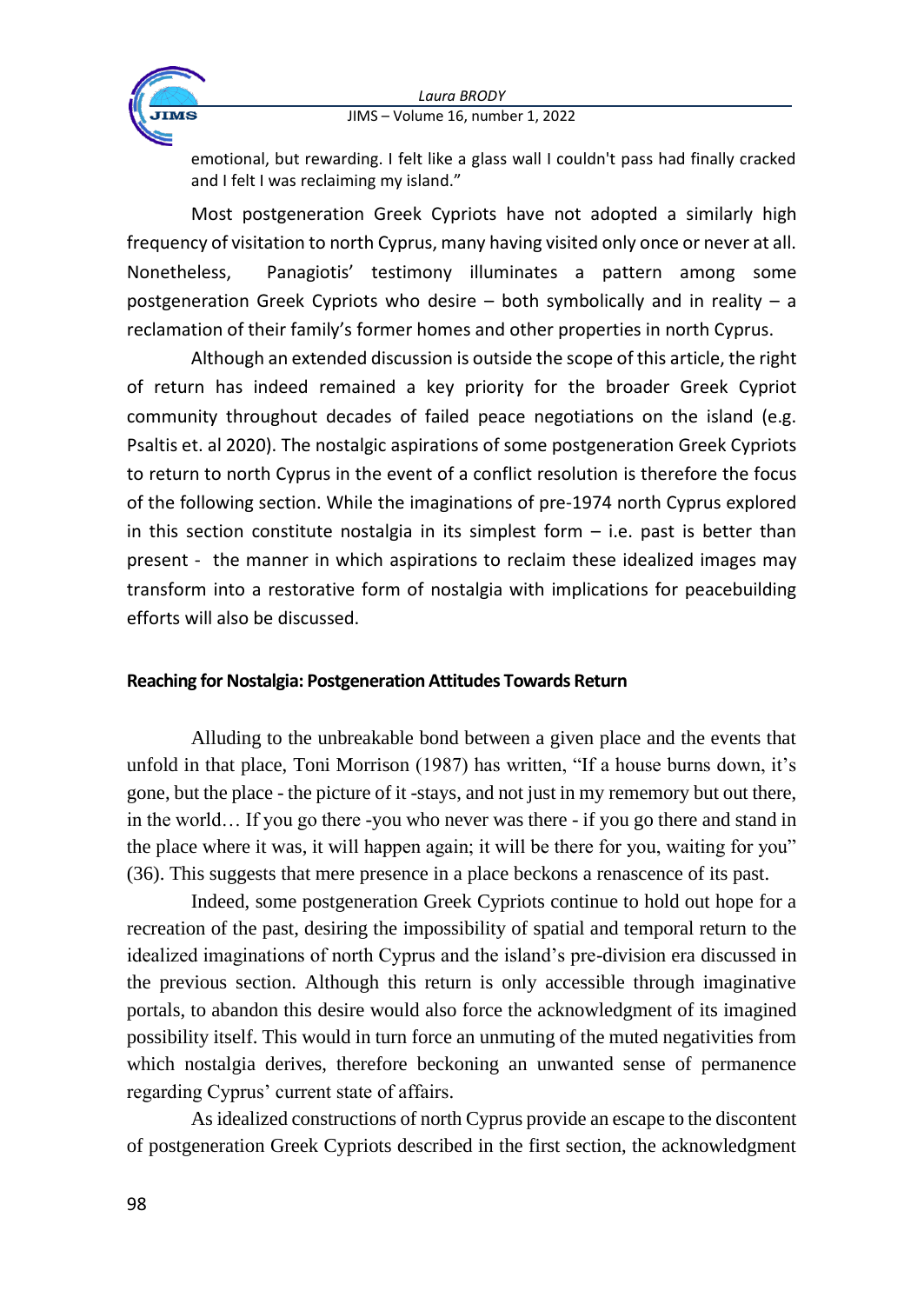

of the barriers associated with return to north Cyprus would also induce the loss of this escape. For those who imagine return to an idealized version of north Cyprus the sole source of resolving present negativities, a key component of restorative nostalgia, such a loss would activate a seeming sense of permanence in much of Cyprus' current situation. In order to avoid the harshness of confronting such a reality, some postgeneration Greek Cypriots cling to their nostalgic images of north Cyprus described in the previous section, and thus the aspiration to return in the event of a conflict resolution.

Regardless, as David Lowenthal has written, "If the character of the place is gone in reality, it remains preserved in the mind…formed by historical imagination, untarnished by rude facts" (Lowenthal 1975, 7). In this case, the rude fact of the matter is that north Cyprus as it exists in the imagination of postgeneration Greek Cypriots is an inaccessible homeland that has ceased to exist in reality. There are many factors that might serve to further disorient rather than stabilize the current realities of postgeneration Greek Cypriots who return to north Cyprus. However, economic practicality, the impossibility of recovering lost social dynamics and the presence of Turkish settlers may play a particularly significant role.

For many postgeneration Greek Cypriots, the agrarian lifestyles of members of pre-1974 generations who were displaced from north to south Cyprus are entirely unknown to them. On a practical note, their return to their family's houses and other properties in the rural lands of north Cyprus could prove particularly problematic for postgeneration Greek Cypriots who grew up in south Cyprus' urban centers such as Nicosia and Limassol. Since the majority of Greek Cypriots displaced from north Cyprus in 1974 hailed from agrarian lifestyles, this complication may apply to most potential returnees among the Greek Cypriots postgeneration aside from those who envision a return to now tourist-centric cities in north Cyprus such as Famagusta.

The temporal impossibility of reconstructing the social networks of displaced generations may also pose a significant barrier to the desire of many postgeneration Greek Cypriots to restore their imaginations of pre-1974 north Cyprus in the event of a conflict resolution. As community and village life are essential characteristics of both Greek and Turkish Cypriot culture, and indeed featured prominently in nostalgic family stories about the pre-1974 era in north Cyprus, many postgeneration Greek Cypriots envision the reactivation of their elders' pre-1974 social networks in their imaginations of return to north Cyprus. Yet as Loizides (2011) has noted, these social networks have over time faded and been replaced by those in south Cyprus, rendering their restoration a near impossibility (395).

The presence of Turkish settler communities in north Cyprus may also prove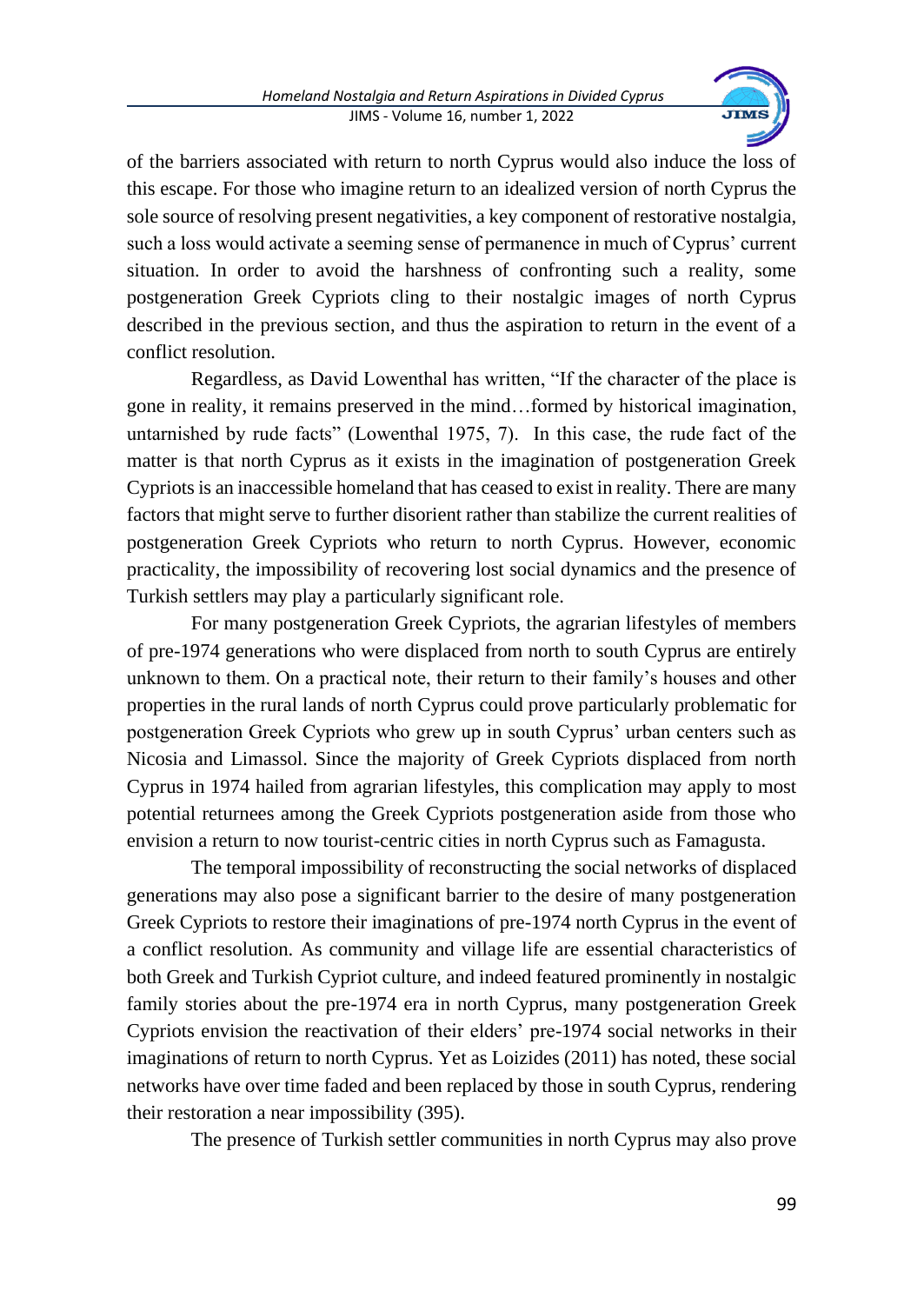

to complicate the return of postgeneration Greek Cypriots to north Cyprus should their desire become reality. After 1974, incentives for Turkish settlers willing to move to north Cyprus bolstered the island's settler population. While reliable census data is lacking, estimates of the community's size have varied between 16-18% of the Turkish Cypriots electorate to an estimated 50% of the entire population of north Cyprus as of the early 2000s (Zetter 1994, 319). Rooted in awareness that the presence of Turkish settlers in north Cyprus – some of whom now reside in the former homes of Greek Cypriots who were displaced from north Cyprus in 1974 – would complicate an eventual Greek Cypriots return to north Cyprus, a survey conducted in 2015 indicated that 61.7% of Greek Cypriots view Turkish settlers as a significant barrier to conflict resolution (Loizides 2011, 395).

In spite of these realities, many postgeneration Greek Cypriots continue to express the desire to return to north Cyprus in the event of a conflict resolution. One eighteen-year old postgeneration Greek Cypriot interviewed by Hadjiyanni (2002) insisted that his desire to return to north Cyprus intensifies daily: "I have heard so much about Lysi and its people that day by day my longing for freedom and return grows. We must always be ready and available to fight, even to give our life, for our grounds that we lost so unjustly. My dear Lysi, be patient and your people sooner or later will be with you again" (54). This excerpt not only reemphasizes the importance of storytelling in constructing idealized versions of north Cyprus for postgeneration Greek Cypriots, but also suggests that there is potential for temporal continuity once that return does take place. As such, life as it is imagined to have ceased in 1974 may simply be continued upon return from where it left off, reflecting the previously discussed resistance to acknowledging both temporal and spatial impossibilities.

For many postgeneration Greek Cypriots, return to north Cyprus is not conceptualized in terms of its current reality, but instead rooted in the nostalgic imaginings discussed above. For example, when asked if she envisioned herself returning to north Cyprus, Vaso (2017) emphasized its natural beauty: "Yes, of course. We have a house in Tymbou, but anyway if I don't have a house I will buy one. It's the most beautiful place in Cyprus the other side…home is where your heart is, and my heart is in Tymbou and Famagusta. I feel like a tourist in this side, like my parents. Okay I was born here, but if someone loses their house, when they go to the other side, they feel that it is their home, not here." Having lived her whole life in south Cyprus, Vaso nonetheless distances herself from south Cyprus by self-identifying as a tourist. In doing so, she also alludes to the sense of disorientation felt by tourists in a new place, reemphasizing the importance of spatial disorientation discussed in the first section of this article.

One twelve-year old girl interviewed by Hadjiyanni (2002) offered multiple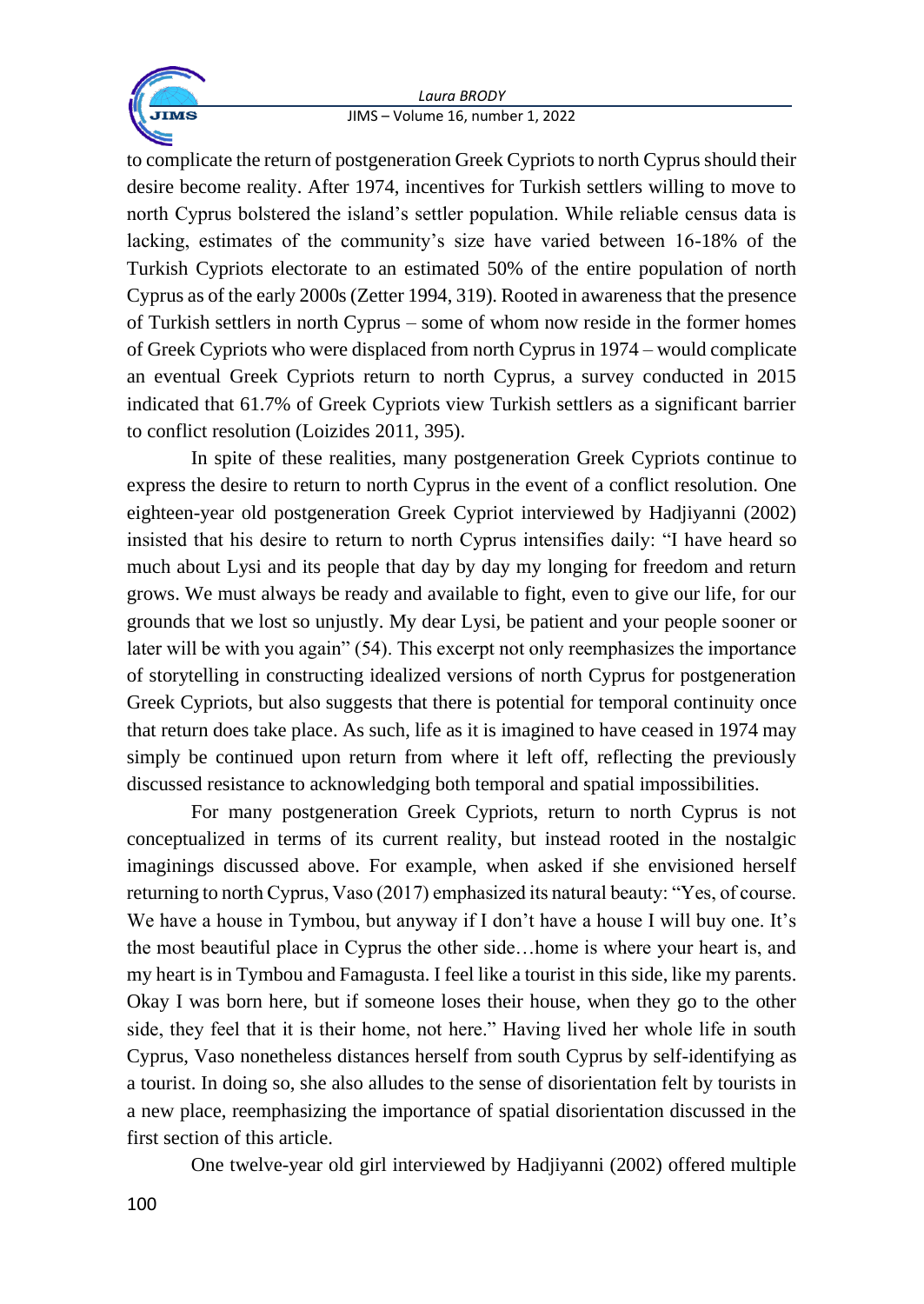

reasons for her desire to return to her family's village in north Cyprus. In her description, idealized imaginations of north Cyprus and the belief in temporal continuity – that she can pick up where her family left off - upon return are present:

"I know where everything is, where my mother's house is, my aunt's house, the ice cream place, the olive oil factory, the coffee shop…also, we would be with the family of my aunt and my cousins and I wouldn't need to travel far to see them …I would like to see the sea, how the caves were, how the apricot trees were, the flowers, how all the pots with flowers were, how the farmers worked the fields and cultivated the earth, what kind of tools they used. I would like to see how my village and house were" (53).

Through the imagined restoration of social and village relations, along with the temporal context of the village's beauty, the above excerpt reflects the desire to believe – especially among younger postgeneration Greek Cypriots - that their return to north Cyprus will simply reactivate life as it ceased to exist in 1974.

Growing up in the shadow of mourning, some postgeneration Greek Cypriots also feel they have a communal duty to 'fix' or 'restore' the losses of previous generations. In the words of Maria, who was interviewed by Zembylas (2011), "I remember vividly the church of my village … I saw the church, how these Turkish barbarians turned it into a barn for sheep, my heart ached... I became even more adamant about returning to my occupied village and doing everything to make it look like the way it used to." (12).

Nevertheless, inevitable variation in attitudes towards return to north Cyprus exist. Albeit some still emphasized a desire to restore north Cyprus' pre-1974 status in the event of a conflict resolution, several Greek Cypriots whom I encountered throughout the course of my ethnographic research exhibited more practical approaches to return. While emphasizing the natural beauty of the north, Eleni explained that although she wouldn't return permanently to north Cyprus, "I would probably go on holiday in the north because there are areas which are largely unspoiled and I have not visited many places there." Panagiotis (2017) provided a similar response, explaining that "I have a house in Nicosia and it is near my work. I would love to have a property in the north for weekends though. And who knows, in the future, if all goes super well and I get a job in the north, then maybe I would seriously consider it, but no more or less than a job in a southern town." As these testimonies exemplify, even in the event of feelings of uncertainty or a clear lack of desire to return, many postgeneration Greek Cypriots nonetheless envision a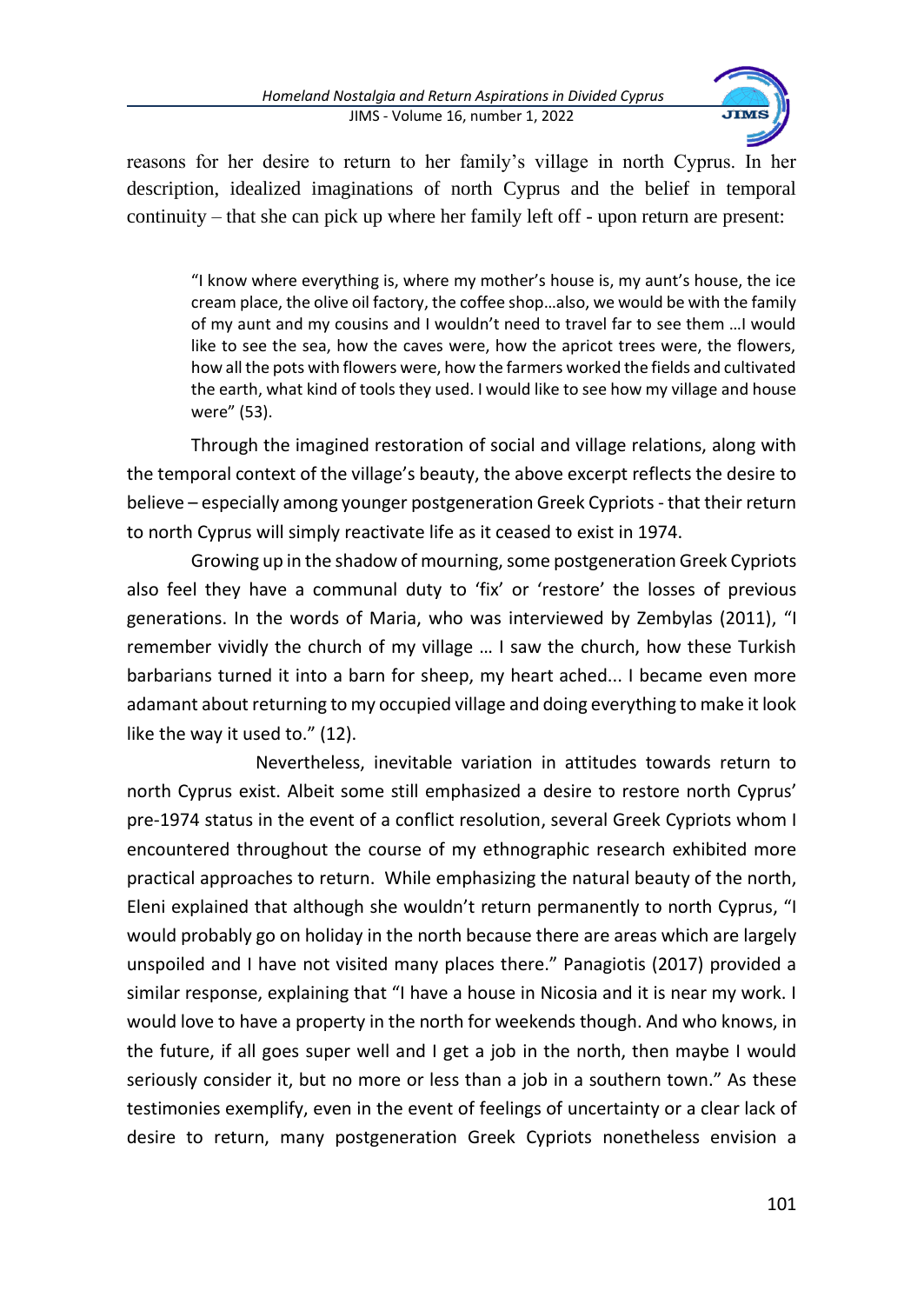

resolution to the Cyprus Problem through their ability to exercise greater freedom of movement in an idealised version of north Cyprus.

# **Concluding Remarks**

Recalling Boym (2001), restorative nostalgia illuminates both desires and attempts to recreate pasts long gone in reality (37). As this article has shown, the identities of many postgeneration Greek Cypriots are largely governed by an "irreparable nostalgia" which facilitates the self-identification as refugees among some members of the community (Fresco 1984, 423) Although the restoration of idealized imaginations of north Cyprus upon return is infeasible, the resistance of some postgeneration Greek Cypriots to accepting anything less than these idealizations in terms of a solution to the Cyprus Problem may serve as a barrier to conflict resolution, not only in a political sense, but also at the community level.

Overall, the patterns discussed in this article are not meant to constitute a thorough analysis of either decades of failed negotiations regarding the Cyprus Problem. Rather, they are meant to raise the question of how the intergenerational transmission of nostalgia, and especially its transition from simple to restorative form, may exercise significant impact on the intergenerational nature of any conflict in which forced displacement constitutes a major factor. Further research in the context of the Cyprus Problem, including with both Greek and Turkish Cypriots born after 1974, and also in the contexts of other protracted conflicts worldwide, is thus necessary and recommended in order to further explore these ideas.

### **Bibliography**

- Alphen, Ernst van. 2006. "Second Generation Testimony, Transmission of Trauma and Postmemory." *Poetics Today*27 (2): 473-488.
- Ari Sitas, Dilek Latif and Natasa Loizou. 2007. Prospects of Reconciliation, Co-Existence and Forgiveness in Cyprus in the Post-Referendum Period Nicosia Peace Research Institute of Oslo (PRIO) Cyprus **Centre**
- Berger, Susan. 2014. "Whose Trauma Is It Anyway? Furthering Our Understanding of Its Intergenerational Transmission." *Journal of Infant, Child, and Adolescent Psychotherapy* 13 (3):169- 181.
- Boym, Svetlana. 2001. *The Future of Nostalgia*. New York: Basic Books.

Caner, Gizem. 2015. "Division and the City: Spatial Dramas of Divided Cities." *Megaron*10 (4):565-579.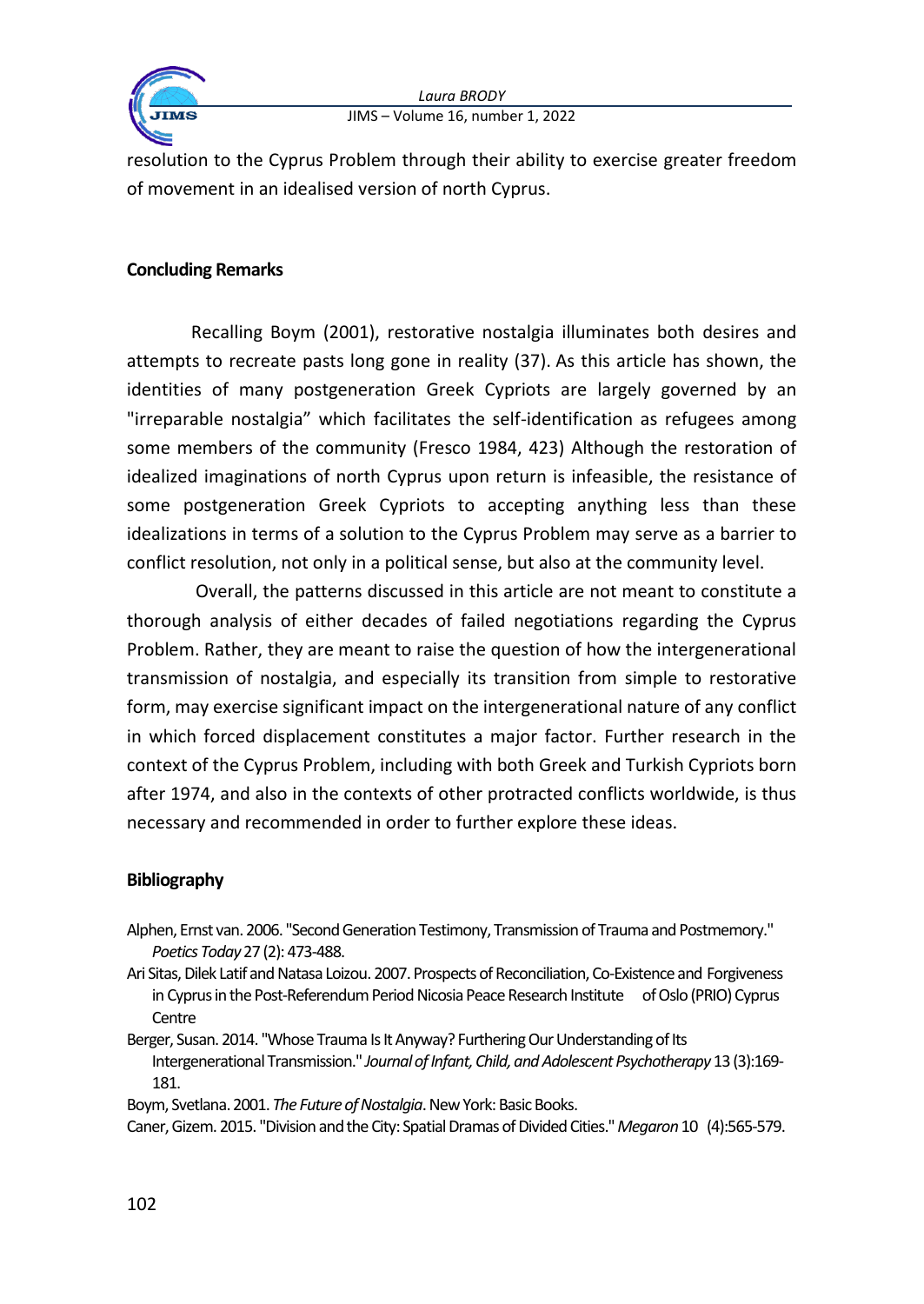

- Caruth, Cathy. 1995. "Introduction." In *Trauma: Explorations in Memory*, edited by Cathy Caruth. Baltimore: Johns Hopkins University Press.
- Charlesworth, Esther and Jon Calame. 2009. *Divided Cities: Belfast, Beirut, Jerusalem, Mostar, and Nicosia*, *The City in the Twenty-First Century*. Philadelphia: University of Pennsylvania Press.
- Christiansen, Adrienne. 2005. "Crossing the Green Line: Anti-Settler Sentiment in Cyprus." *Macalester International* 15 (15): 154-174.
- Christou, Miranda. 2007. "The language of patriotism: sacred history and dangerous memories." *British Journal of Sociology of Education*28 (6):709-722.
- Conolloy, Angela. 2011. "Healing the wounds of our fathers: intergenerational trauma, memory, symbolization and narrative." *The Journal of Analytical Psychology* 56 (1):607-626.
- Davidson, Tonya. 2011. "Nostalgia and postmemories of a lost place: Actualizing my virtual homeland." In *Ecologies of affect: Placing nostalgia, desire and hope*, edited by Tonya
- Davidson, Ondine Park &Rob Shields, 43-63. Waterloo: Wilfred Laurier University Press.
- Davis, Fred. 1979. *Yearning for Yesterday: A Sociology of Nostalgia*. Ann Arbor: The FreePress.
- Di Cintio, Marcello. 2013. *Walls: Travels Along the Barricades*. Berkeley: Goose Lane Editions.
- Dikomitis, Lisa, and Vassos Argyrou. 2020. "The Politics of Restoring Religious Sites and Cemeteries in the North of Cyprus: An Ethnography among Greek Cypriot Refugees." In *When the Cemetery Becomes Political: Dealing with the Religious Heritage in Multi-Ethnic Regions*, edited by Thorsten Kruse, Hubert Faustmann, and Sabine Rogge, 107–32. Waxmann.
- Fresco, Nadine. 1984. "Remembering the Unknown." *International Review of Pyscho-Analysis* 11 (1):417-428.
- Hadjiyanni, Tasoulla. 2002. *The Making of a Refugee: Children Adopting Refugee Identity in Cyprus*. Westport: Greenwood Publishing Group.
- Hass, Amira. 2002. "Israel's Closure Policy: an Ineffective Strategy of Containment and Repression." *Journal of Palestine Studies* 31 (3):5-20.
- Hirsch, Marianne. 1996. "Past Lives: Postmemories in Exile." *Poetics Today* 17 (4):659-686.
- Hirsch, Marianne. 2008. "The Generation of Postmemory." *Poetics Today* 29 (1):103-128.
- Ker-Lindsay, James. 2011. *The Cyprus Problem: What Everyone Needs to Know*. Oxford: Oxford University Press.
- King, Russel and Sarah Ladbury. 1982. "The Cultural Reconstruction of Political Reality: Greek and Turkish Cyprus Since 1974 " *Anthropological Quarterly* 55 (1):1-16.
- Landsberg, Allison. 1997. " America, the Holocaust, and the Mass Culture of Memory: Toward a Radical Politics of Empathy " *New German Critique*71 (1): 63-86.
- Loizides, Neophytos. 2011. "Contested migration and settler politics in Cyprus." *Political Geography* 30 (7): 391-401.
- Lowenthal, David. 1975. "Past Time, Present Place: Landscape and Memory " *The Geographical Review* 65 (1): 1-36.
- Meade, Terry. 2012. "Destruction of Homes, Erasure of History." In *The Politics of Space and Place*, edited by Nicola Clewer and Doug Elsey, 45-70. Cambridge: Cambridge Scholars Publishing.
- Morrison, Toni. 1987. *Beloved*. New York: Alfred A. Knopf, Inc.
- Nicolaou, Argyro. 2017. "The post-74 generations need a threshold moment." *Cyprus Mail*.
- Papadakis, Yiannis. 2005. "Locating the Cyprus Problem: Ethnic Conflict and the Politics of Space." *Macalester International*15 (11):81-98.
- Papadakis, Yiannis. 2005. *Echoes from the Dead Zone: Across the Cyprus Divide*. London I.B.Tauris & Co Ltd.
- Papadakis, Yiannis. 2008. "Narrative, Memory and History Education in Divided Cyprus." *History and Memory* 20 (2):128-148.